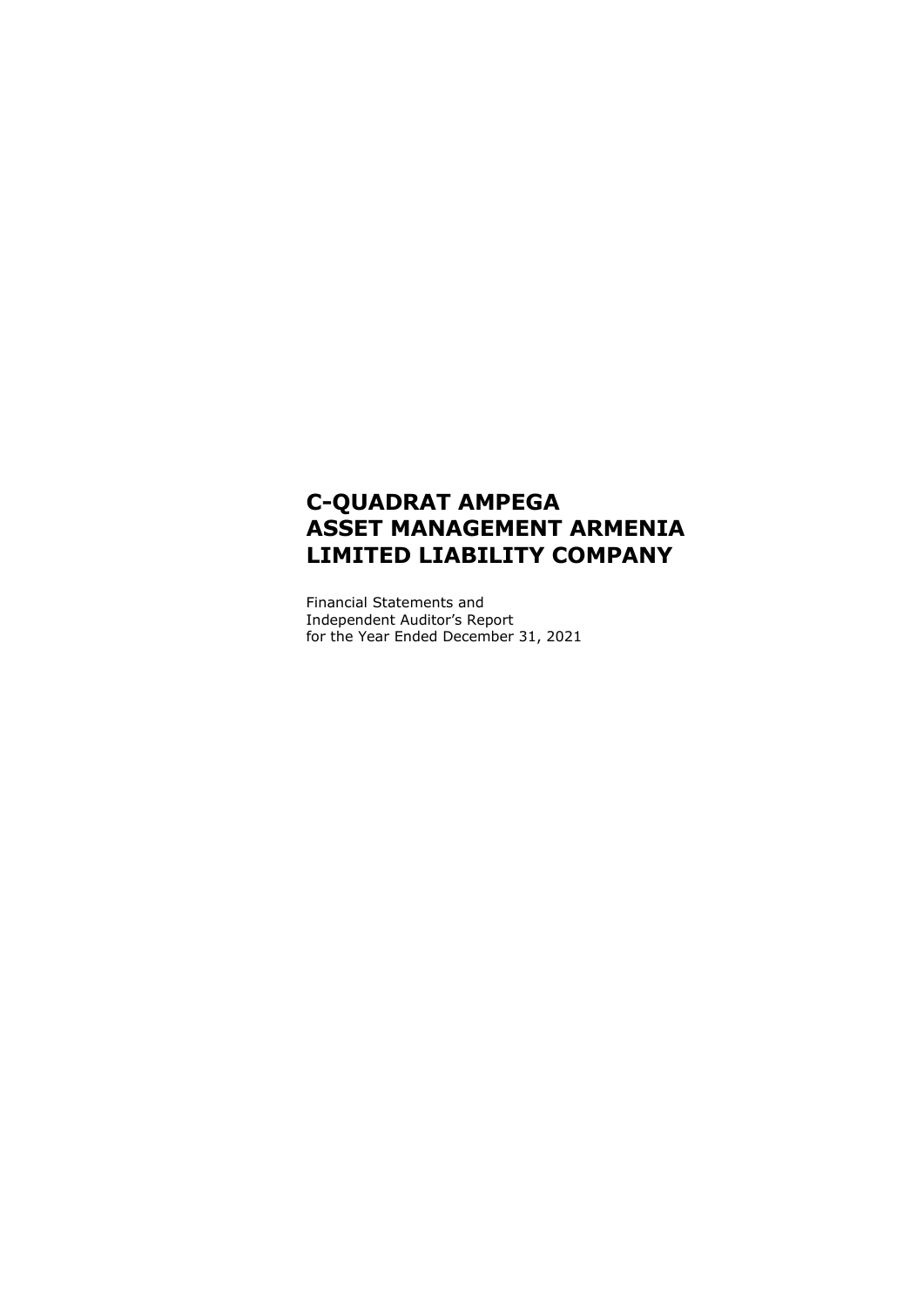# **Table of contents**

# **Page**

|     | STATEMENT OF MANAGEMENT'S RESPONSIBILITIES FOR THE PREPARATION AND APPROVAL OF THE               |
|-----|--------------------------------------------------------------------------------------------------|
|     |                                                                                                  |
|     |                                                                                                  |
|     | Statement of profit or loss and other comprehensive income for the year ended December 31, 20215 |
|     |                                                                                                  |
|     |                                                                                                  |
|     | Notes to financial statements for the year ended December 31, 2021                               |
| 1.  |                                                                                                  |
| 2.  |                                                                                                  |
| 3.  | Application of new and revised international financial reporting standards (IFRSs)  9            |
| 4.  |                                                                                                  |
| 5.  |                                                                                                  |
| 6.  |                                                                                                  |
| 7.  |                                                                                                  |
| 8.  |                                                                                                  |
| 9.  |                                                                                                  |
| 10. |                                                                                                  |
| 11. |                                                                                                  |
| 12. |                                                                                                  |
| 13. |                                                                                                  |
| 14. |                                                                                                  |
| 15. |                                                                                                  |
| 16. |                                                                                                  |
| 17. |                                                                                                  |
| 18. |                                                                                                  |
| 19. |                                                                                                  |
| 20. |                                                                                                  |
| 21. |                                                                                                  |
| 22. |                                                                                                  |
| 23. |                                                                                                  |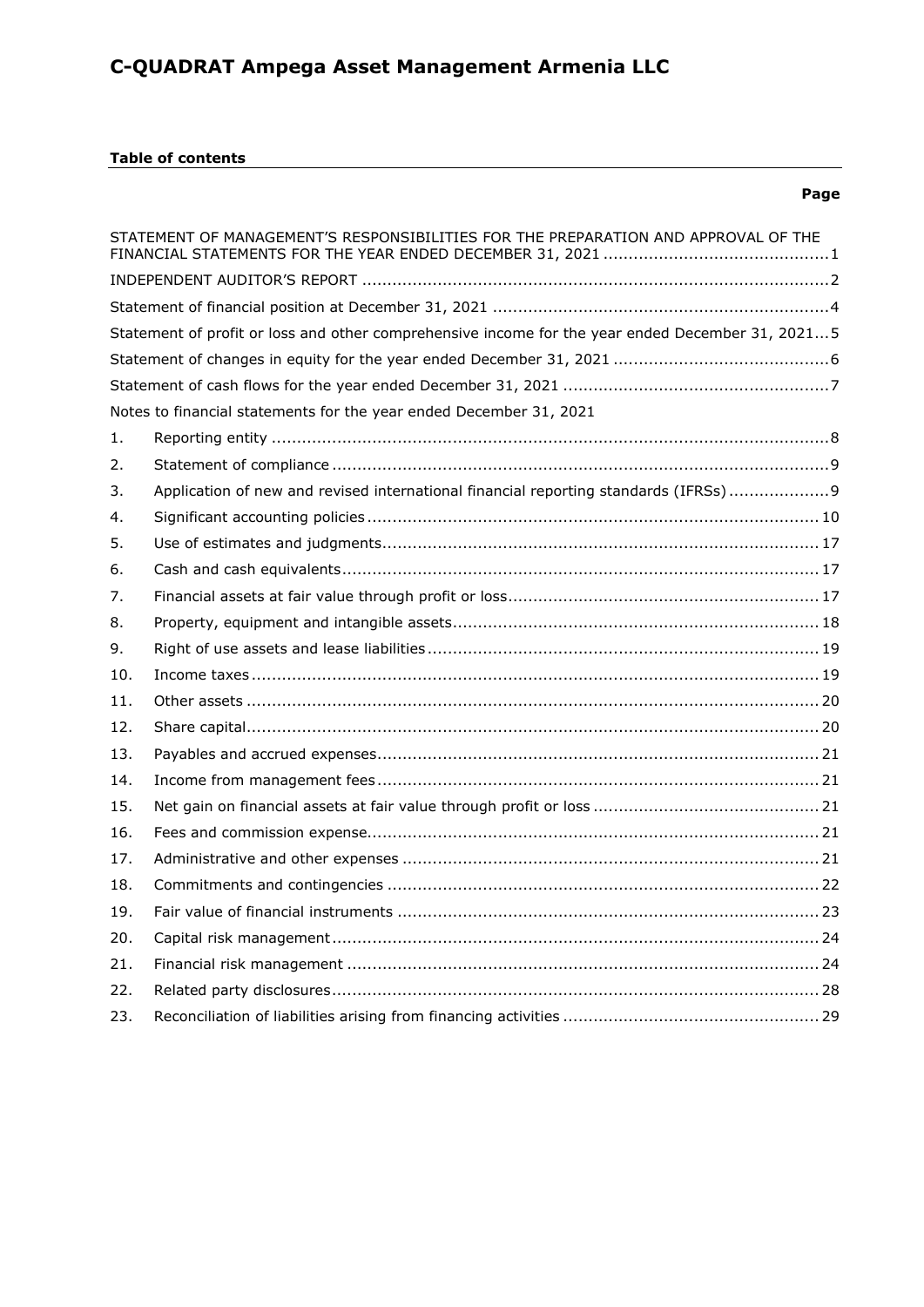### <span id="page-2-0"></span>**STATEMENT OF MANAGEMENT'S RESPONSIBILITIES FOR THE PREPARATION AND APPROVAL OF THE FINANCIAL STATEMENTS FOR THE YEAR ENDED DECEMBER 31, 2021**

Management is responsible for the preparation of the financial statements that present fairly the financial position of C-QUADRAT Ampega Asset Management Armenia LLC (the "Company" or "C-QUADRAT") as of December 31, 2021, and the results of its operations, cash flows and changes in shareholders' equity for the year then ended, in compliance with International Financial Reporting Standards ("IFRS").

In preparing the financial statements, management is responsible for assessing the Company's ability to continue as a going concern, disclosing, as applicable, matters related to going concern and using the going concern basis of accounting unless management either intends to liquidate the Company or to cease operations, or has no realistic alternative but to do so.

In preparing the financial statements, management is responsible for:

- Properly selecting and applying accounting policies;
- Presenting information, including accounting policies, in a manner that provides relevant, reliable, comparable and understandable information;
- Providing additional disclosures when compliance with the specific requirements in IFRSs are insufficient to enable users to understand the impact of particular transactions, other events and conditions on the Company's financial position and financial performance; and
- Making an assessment of the Company's ability to continue as a going concern.

Management is also responsible for:

- Designing, implementing and maintaining an effective and sound system of internal controls, throughout the Company;
- Maintaining adequate accounting records that are sufficient to show and explain the Company's transactions and disclose with reasonable accuracy at any time the financial position of the Company, and which enable them to ensure that the financial statements of the Company comply with IFRS;
- Maintaining statutory accounting records in compliance with Country legislation and accounting standards;
- Taking such steps as are reasonably available to them to safeguard the assets of the Company; and
- Preventing and detecting fraud and other irregularities.

The financial statements of the Company for the year ended December 31, 2021 were approved by management on April 29, 2022.

On behalf of the Management: uuta ASSET "86-4447PUS UUMb9U UUbA ö **S** R **Arman Vardanyan** i<br>E **Isabella Adilkhanyan** Chief Executive Officer pot. B. Chief Financial & Operating Officer 238

 $27$ JWN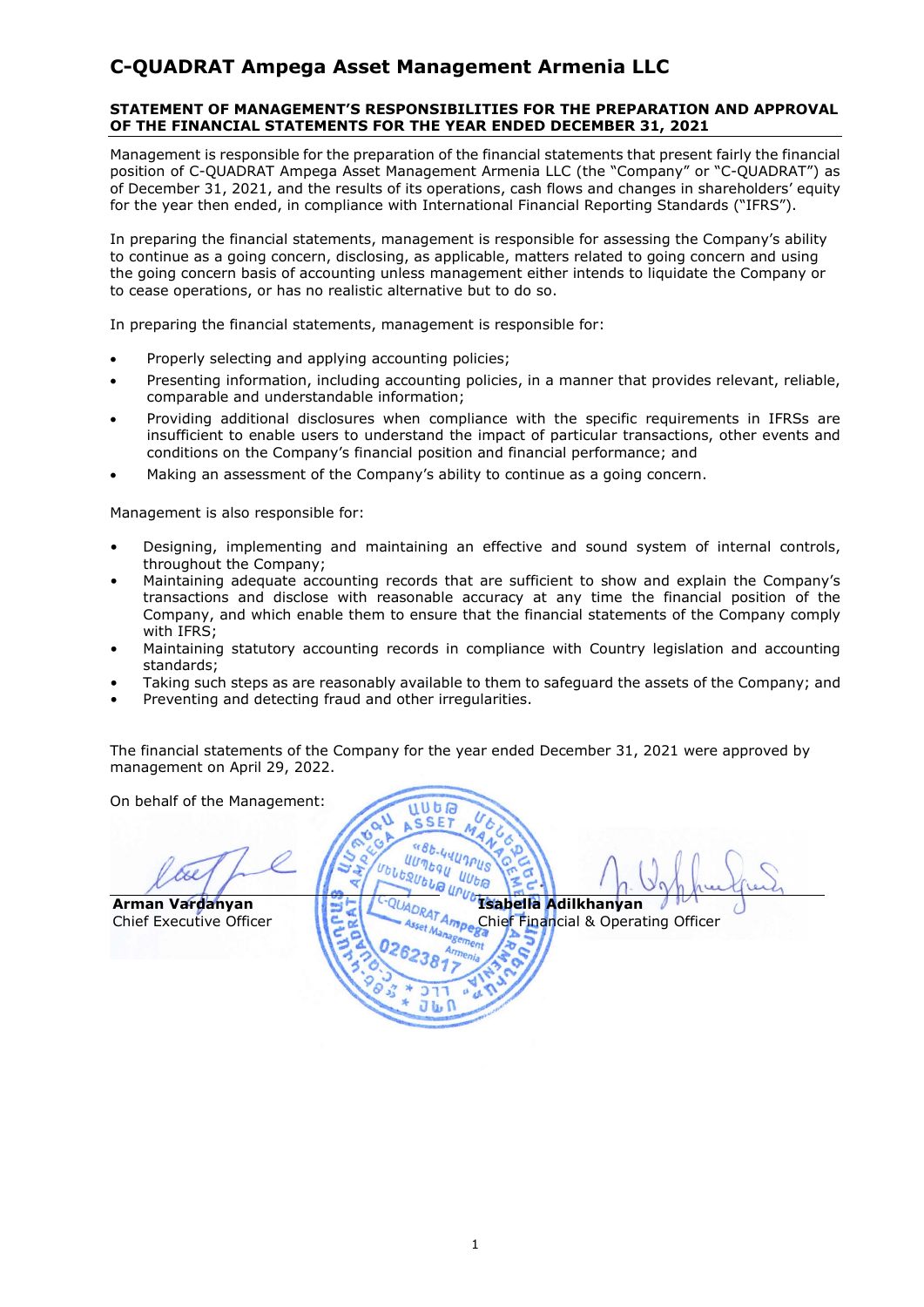

"Deloitte Armenia" CJSC Business Center "Imperium Plaza" 4/7, Amiryan St., 7th floor Yerevan, 0010, Armenia

Tel: +374 10 52 65 20 Fax: +374 10 52 75 20 www.deloitte.am

### <span id="page-3-0"></span>**INDEPENDENT AUDITOR'S REPORT**

To the Board of Directors of C-QUADRAT Ampega Asset Management Armenia LLC:

#### **Opinion**

We have audited the financial statements of C-QUADRAT Ampega Asset Management Armenia LLC, which comprise the statement of financial position as at December 31, 2021, the statement of profit or loss and other comprehensive income, statement of changes in equity and statement of cash flows for the year then ended, and notes to the financial statements, including a summary of significant accounting policies.

In our opinion, the accompanying financial statements present fairly, in all material respects, the financial position of C-QUADRAT Ampega Asset Management Armenia LLC as at December 31, 2021, and its financial performance and its cash flows for the year then ended in accordance with International Financial Reporting Standards ("IFRSs").

#### **Basis for Opinion**

We conducted our audit in accordance with International Standards on Auditing ("ISAs"). Our responsibilities under those standards are further described in the Auditor's Responsibilities for the Audit of the Financial Statements section of our report. We are independent of the Company in accordance with the International Ethics Standards Board for Accountants' Code of Ethics for Professional Accountants (the "IESBA Code"), and we have fulfilled our other ethical responsibilities in accordance with these requirements and the IESBA Code. We believe that the audit evidence we have obtained is sufficient and appropriate to provide a basis for our opinion.

### **Responsibilities of Management and Those Charged with Governance for the Financial Statements**

Management is responsible for the preparation and fair presentation of the financial statements in accordance with IFRSs, and for such internal control as management determines is necessary to enable the preparation of financial statements that are free from material misstatement, whether due to fraud or error.

In preparing the financial statements, management is responsible for assessing the Company's ability to continue as a going concern, disclosing, as applicable, matters related to going concern and using the going concern basis of accounting unless management either intends to liquidate the Company or to cease operations, or has no realistic alternative but to do so.

Those charged with governance are responsible for overseeing the Company's financial reporting process.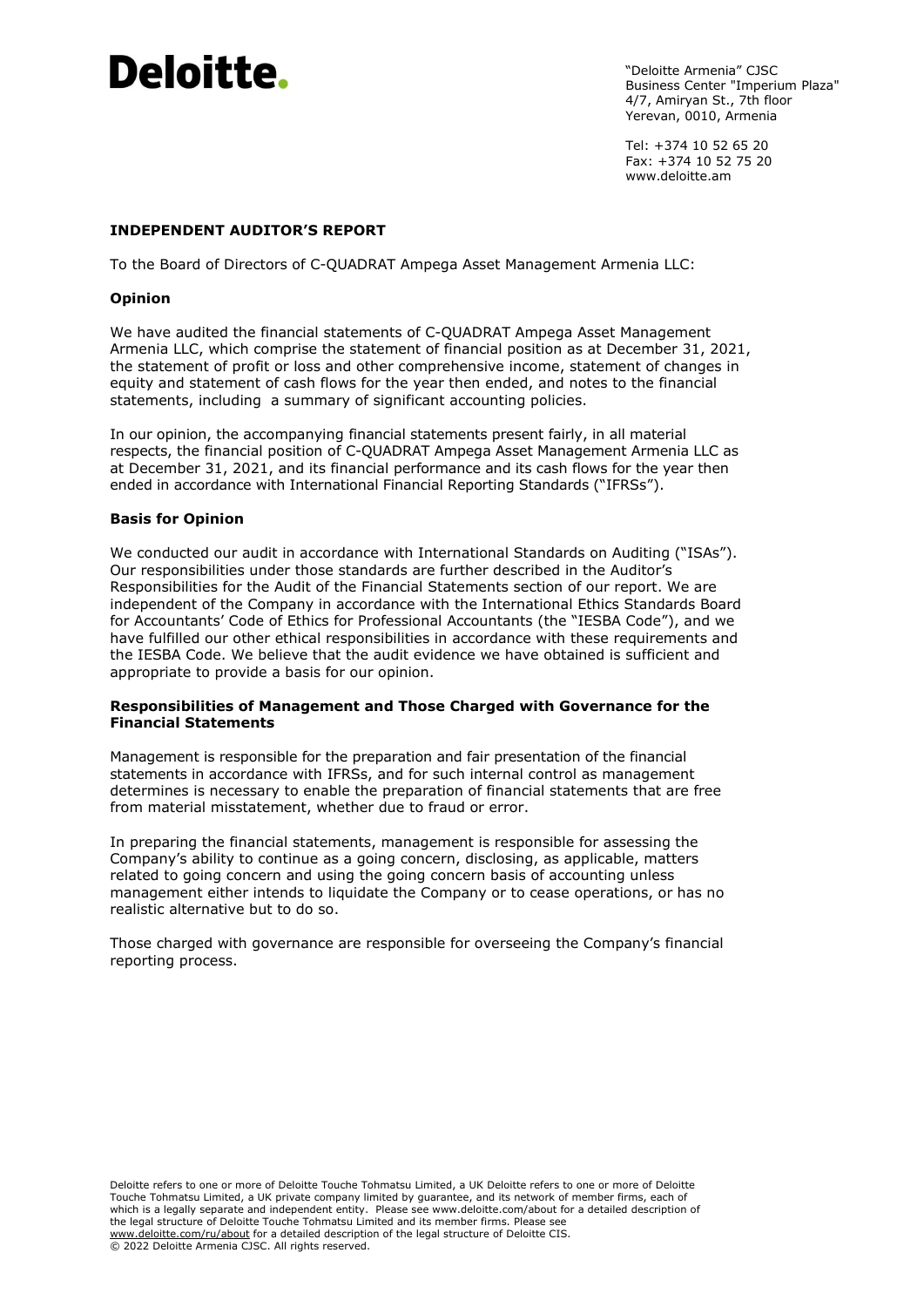### **Auditor's Responsibilities for the Audit of the Financial Statements**

Our objectives are to obtain reasonable assurance about whether the financial statements as a whole are free from material misstatement, whether due to fraud or error, and to issue an auditor's report that includes our opinion. Reasonable assurance is a high level of assurance, but is not a guarantee that an audit conducted in accordance with ISAs will always detect a material misstatement when it exists. Misstatements can arise from fraud or error and are considered material if, individually or in the aggregate, they could reasonably be expected to influence the economic decisions of users taken on the basis of these financial statements.

As part of an audit in accordance with ISAs, we exercise professional judgment and maintain professional skepticism throughout the audit. We also:

- Identify and assess the risks of material misstatement of the financial statements, whether due to fraud or error, design and perform audit procedures responsive to those risks, and obtain audit evidence that is sufficient and appropriate to provide a basis for our opinion. The risk of not detecting a material misstatement resulting from fraud is higher than for one resulting from error, as fraud may involve collusion, forgery, intentional omissions, misrepresentations, or the override of internal control.
- Obtain an understanding of internal control relevant to the audit in order to design audit procedures that are appropriate in the circumstances, but not for the purpose of expressing an opinion on the effectiveness of the Company's internal control.
- Evaluate the appropriateness of accounting policies used and the reasonableness of accounting estimates and related disclosures made by management.
- Conclude on the appropriateness of management's use of the going concern basis of accounting and, based on the audit evidence obtained, whether a material uncertainty exists related to events or conditions that may cast significant doubt on the Company's ability to continue as a going concern. If we conclude that a material uncertainty exists, we are required to draw attention in our auditor's report to the related disclosures in the financial statements or, if such disclosures are inadequate, to modify our opinion. Our conclusions are based on the audit evidence obtained up to the date of our auditor's report. However, future events or conditions may cause the Company to cease to continue as a going concern.
- Evaluate the overall presentation, structure and content of the financial statements, including the disclosures, and whether the financial statements represent the underlying transactions and events in a manner that achieves fair presentation.

We communicate with those charged with governance regarding, among other matters, the planned scope and timing of the audit and significant audit findings, including any significant deficiencies in internal control that we identify during our audit.

Arpine Ghevondyan Audit Partner

26LN3R On behalf of Executive Director S. Hakobyan (by power of attorney N 24022022 dated 24.02.2022)

April 29, 2022 Yerevan, Republic of Armenia Deloitte Armenia cjsc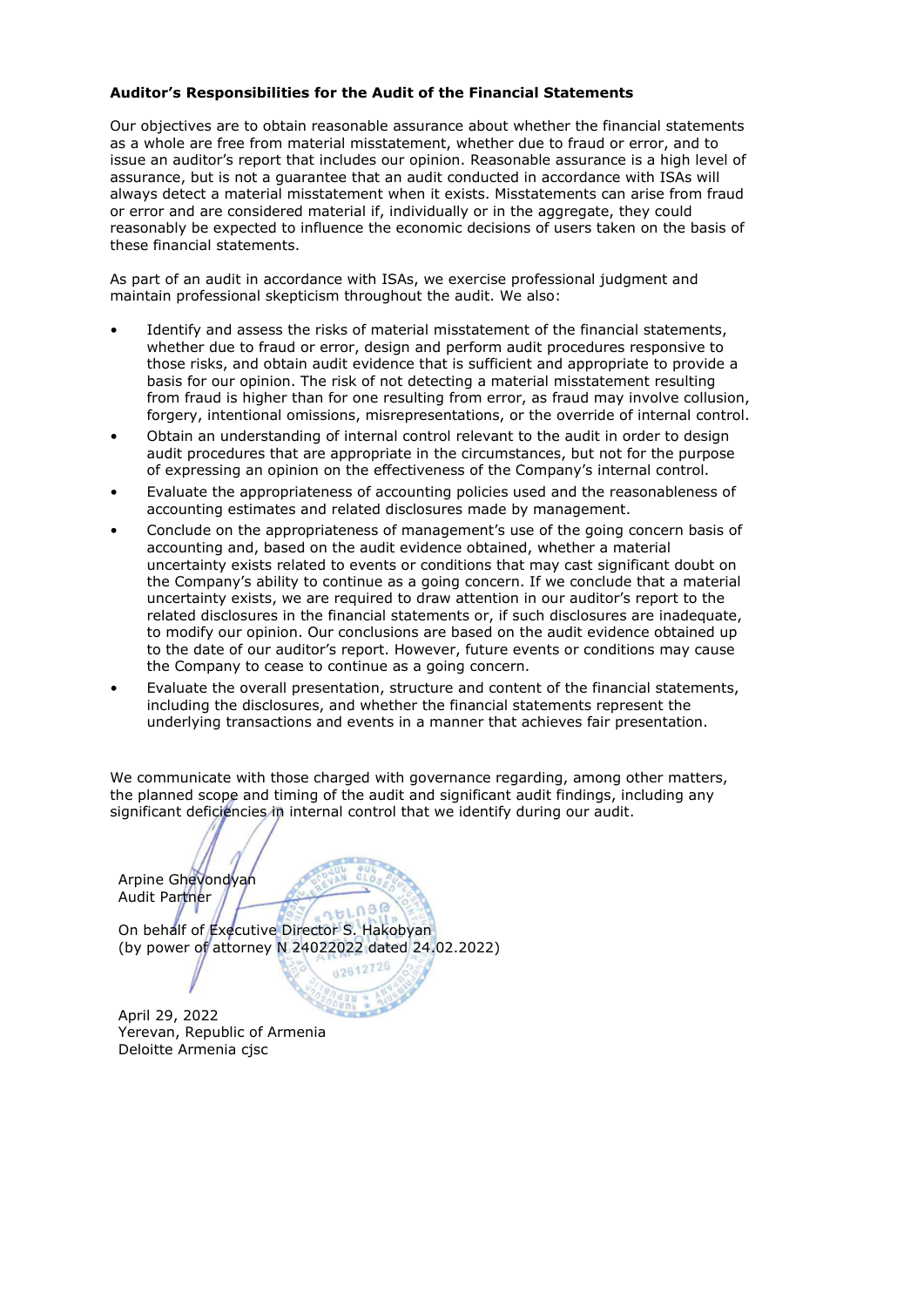### <span id="page-5-1"></span><span id="page-5-0"></span>**STATEMENT OF FINANCIAL POSITION AT DECEMBER 31, 2021**

| in AMD thousands                                      | <b>Notes</b> | <b>December 31, 2021</b> | <b>December 31, 2020</b> |
|-------------------------------------------------------|--------------|--------------------------|--------------------------|
| <b>Assets</b>                                         |              |                          |                          |
| Cash and cash equivalents                             | 6            | 16,526                   | 8,231                    |
| Financial assets at fair value through profit or loss |              | 1,982,393                | 1,562,522                |
| Property, equipment and intangible assets             | 8            | 47,857                   | 46,211                   |
| Right-of-use asset                                    | 9            | 76,013                   | 94,628                   |
| Deferred tax assets                                   | 10           | 16,368                   | 13,485                   |
| Other assets                                          | 11           | 229,329                  | 175,843                  |
| <b>Total assets</b>                                   |              | 2,368,486                | 1,900,920                |
| <b>Equity and liabilities</b>                         |              |                          |                          |
| <b>Capital and reserves</b>                           |              |                          |                          |
| Share capital                                         | 12           | 650,000                  | 650,000                  |
| Retained earnings                                     | 12           | 1,302,508                | 918,863                  |
| Total equity                                          |              | 1,952,508                | 1,568,863                |
| <b>Liabilities</b>                                    |              |                          |                          |
| Lease liability                                       | 9            | 82,110                   | 97,610                   |
| Income tax payables                                   |              | 163,633                  | 90,875                   |
| Payables and accrued expenses                         | 13           | 170,235                  | 143,572                  |
| <b>Total liabilities</b>                              |              | 415,978                  | 332,057                  |
| <b>Total equity and liabilities</b>                   |              | 2,368,486                | 1,900,920                |

The financial statements were authorized for issue on April 29, 2022 by the Management.

**Arman Vardanyan**

Chief Executive Officer

**UUD0** ASSET  $1150 - 441$ UUMbay<br>UUMbay ĉ O **UDLEQUE**  $\sum_{i=1}^{n}$ **Isabella Adilkhanyan PUS** C-QUADRAT AChief Financial & Operating Officer **DRAT** Asset A ë S  $51$ zł งษก

The notes on pages 8-29 form an integral part of these financial statements.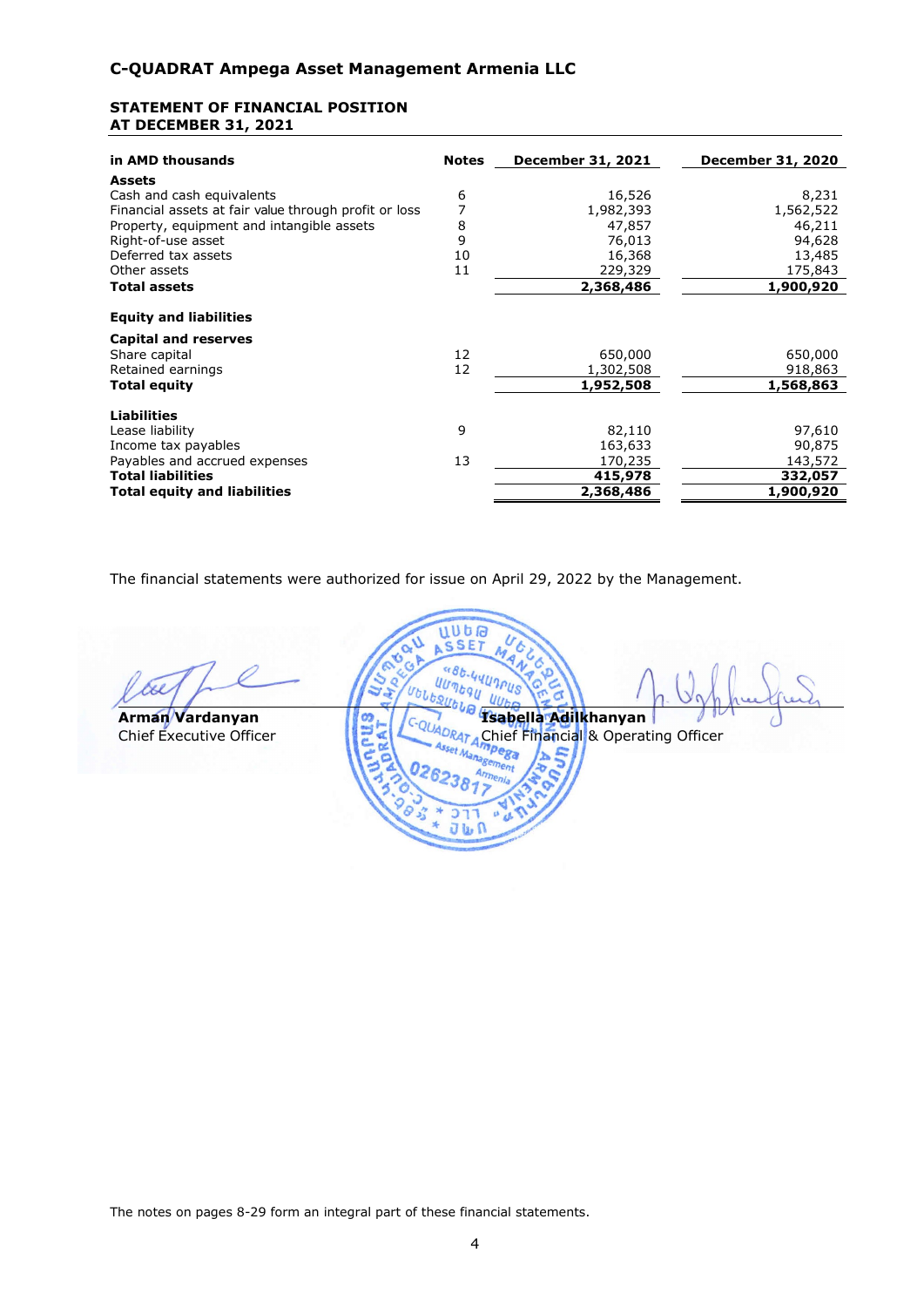### <span id="page-6-1"></span><span id="page-6-0"></span>**STATEMENT OF PROFIT OR LOSS AND OTHER COMPREHENSIVE INCOME FOR THE YEAR ENDED DECEMBER 31, 2021**

| in AMD thousands                                                  | <b>Notes</b> | 2021      | 2020       |
|-------------------------------------------------------------------|--------------|-----------|------------|
| Income from management fees                                       | 14           | 2,328,714 | 1,690,257  |
| Interest income                                                   |              | 3,504     | 3,298      |
| Other income                                                      |              | 9         | 17         |
| Net gain on financial assets at fair value through profit or loss | 15           | 39,872    | 155,102    |
| Fee and commission income                                         |              | 1,051     | 262        |
| Fee and commission expense                                        | 16           | (261,986) | (234, 556) |
| Net loss from trading in foreign currencies                       |              | (3,671)   | (5, 334)   |
| Foreign exchange translation gain                                 |              | 4,321     | 4,297      |
| Finance cost                                                      |              | (8,667)   | (10, 105)  |
| Administrative and other expenses                                 | 17           | (939,170) | (763,546)  |
| <b>Profit before tax</b>                                          |              | 1,163,977 | 839,692    |
| Income tax expense                                                | 10           | (204,332) | (128,175)  |
| <b>Profit for the year</b>                                        |              | 959,645   | 711,517    |
| Total comprehensive income for the year                           |              | 959,645   | 711,517    |

The notes on pages 8-29 form an integral part of these financial statements.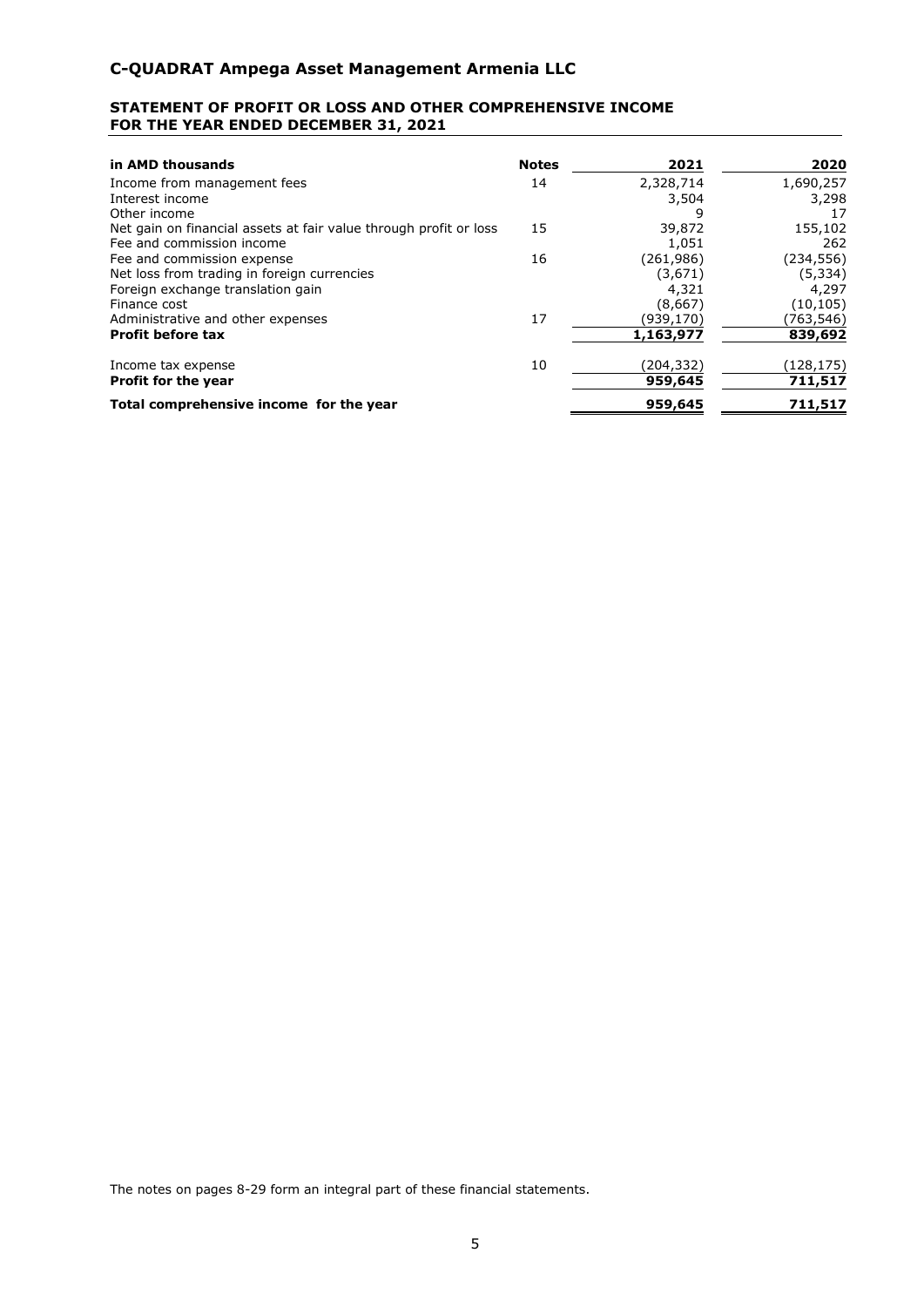# <span id="page-7-1"></span><span id="page-7-0"></span>**STATEMENT OF CHANGES IN EQUITY FOR THE YEAR ENDED DECEMBER 31, 2021**

| in AMD thousands                        | <b>Notes</b> | <b>Share Capital</b> | Retained<br>earnings | <b>Total</b><br><b>Shareholders</b><br>equity |
|-----------------------------------------|--------------|----------------------|----------------------|-----------------------------------------------|
| <b>Balance at December 31, 2019</b>     |              | 650,000              | 647,346              | 1,297,346                                     |
| Total comprehensive income for the year |              |                      | 711.517              | 711,517                                       |
| Dividends declared                      |              |                      | (440,000)            | (440,000)                                     |
| <b>Balance at December 31, 2020</b>     |              | 650,000              | 918,863              | 1,568,863                                     |
| Total comprehensive income for the year |              |                      | 959,645              | 959,645                                       |
| Dividends declared                      | 12           |                      | (576,000)            | (576,000)                                     |
| <b>Balance at December 31, 2021</b>     |              | 650,000              | 1,302,508            | 1,952,508                                     |

The notes on pages 8-29 form an integral part of these financial statements.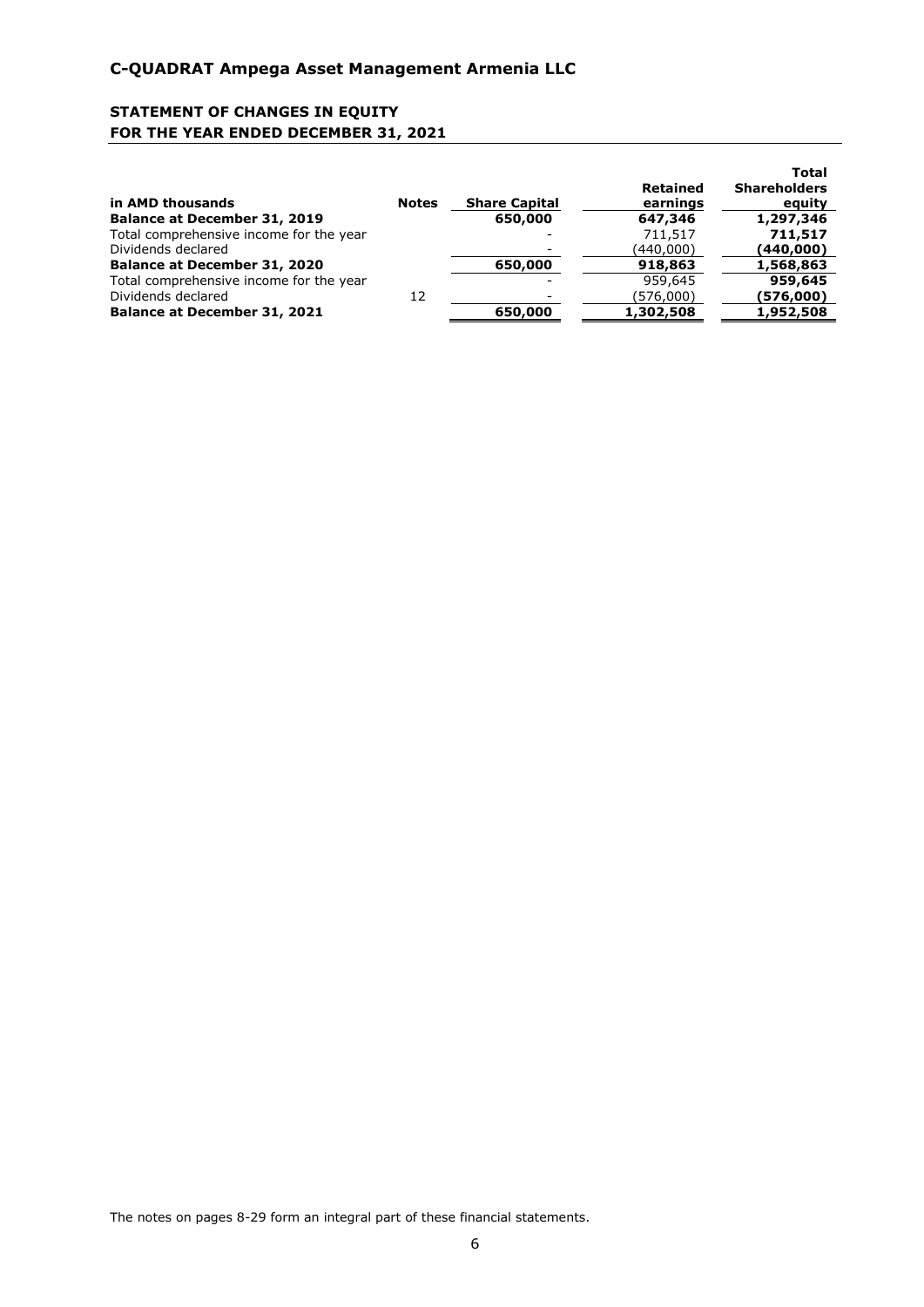# <span id="page-8-1"></span><span id="page-8-0"></span>**STATEMENT OF CASH FLOWS FOR THE YEAR ENDED DECEMBER 31, 2021**

| in AMD thousands                                                     | <b>Notes</b> | 2021       | 2020       |
|----------------------------------------------------------------------|--------------|------------|------------|
| Cash flows from operating activities                                 |              |            |            |
| Management fees received                                             |              | 2,273,529  | 1,635,167  |
| Interest income received                                             |              | 3,504      | 3,298      |
| Salaries and related expenses paid                                   |              | (272, 133) | (273,704)  |
| Commission expenses paid                                             |              | (258, 477) | (222, 791) |
| Operations with foreign currencies                                   |              | (3,671)    | (5, 334)   |
| Prepayments, operating and administrative expenses paid              |              | (607, 674) | (461, 642) |
| Income taxes paid                                                    |              | (134,457)  | (93, 728)  |
| Net cash from operating activities                                   |              | 1,000,621  | 581,266    |
| Cash flows from investing activities                                 |              |            |            |
| Investments in financial assets at fair value through profit or loss |              | (630,000)  | (320,000)  |
| Purchase of property and equipment                                   | 8            | (12, 022)  | (3,926)    |
| Proceeds from sale of financial assets at fair value through profit  |              |            |            |
| or loss                                                              |              | 250,001    | 175,221    |
| Net cash used in investing activities                                |              | (392,021)  | (148,705)  |
| Cash flows from financing activities                                 |              |            |            |
| Lease liability                                                      | 23           | (24, 167)  | (24, 167)  |
| Dividends paid                                                       | 12           | (576,000)  | (440,106)  |
| Net cash used in financing activities                                |              | (600,167)  | (464,273)  |
|                                                                      |              |            |            |
| Net increase/(decrease) in cash and cash equivalents                 |              | 8,433      | (31,752)   |
| Cash and cash equivalents at beginning of the year                   |              | 8,231      | 33,625     |
| Effect of exchange rate fluctuations on cash and cash equivalents    |              | (138)      | 6,358      |
| Cash and cash equivalents at end of the year                         | 6            | 16,526     | 8,231      |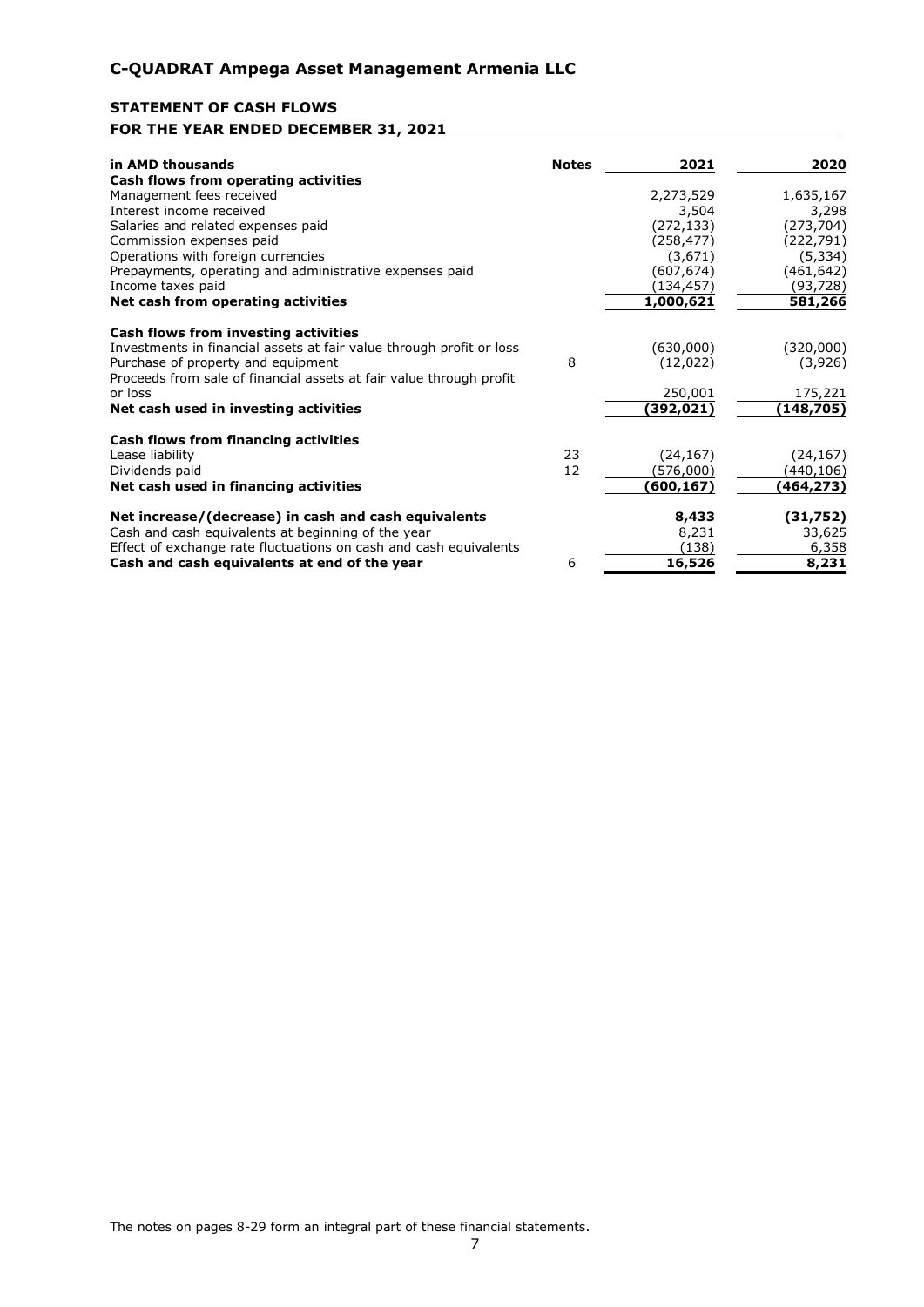# **Notes to Financial Statements for the Year Ended December 31, 2021**  *(In thousands of Armenian Drams unless otherwise stated)*

### <span id="page-9-0"></span>**1. REPORTING ENTITY**

C-QUADRAT Ampega Asset Management Armenia LLC ("Company") was established on November 29, 2013 under the laws of the Republic of Armenia. The Company is registered in the Central Bank of the Republic of Armenia as Investment funds manager and was given License N3. The Company's registered office is 37 Hanrapetutyan Street, Yerevan, Republic of Armenia.

Regulating bodies of "C-QUADRAT Ampega Asset Management Armenia" LLC are Shareholders' General Assembly, Supervisory Board and Chief Executive Officer Arman Vardanyan. As at December 31, 2021 the company had 10 employees (2020: 9 employees).

The Company conducts investment and pension funds' management activities based on the RA legislation and CBA license.

The management's remuneration is assigned by the decision of the corresponding governing body. The Company has a Board, which conducts the overall governance of the company's operations, except for questions that are the sole responsibility of the General Meeting of Shareholders' according to RA law on Limited Liability Companies.

The shareholders of the Company are "C-QUADRAT Investment AG" (74.9%), office located at Stubenring 2, 1070 Vienna, Austria, (registration number FN 55148a), and "Ampega Asset Management GmbH" (25.1%), registered in Charles de Gaulle Platz 1, Germany 50679, Köln, (registration number HRB 61047). More information disclosed in Note 12.

The shares of "C-QUADRAT Investment AG" belong to Cubic (London) Limited (United Kingdom) (100,00%). Shares of Cubic (London) Limited (United Kingdom) belong to MVJ GmbH & Co KG (74.9 %) and other four minor shareholders. The ultimate controlling parties of the Company, which has more than 20% effective shareholding, is Gerd Alexander Schutz (AUT) (40%) and Cristobal Mendez de Vigo zu Loewenstein (40%).

The Company is a fund manager and operates the following mandatory pension and investment funds:

- C-QUADRAT Ampega Fixed Income Pension Fund
- C-QUADRAT Ampega Conservative Pension Fund
- C-QUADRAT Ampega Balanced Pension Fund
- CQ Armenia Growth Investment Fund

### **Regulatory environment**

Central Bank of Armenia oversees the conduct of the Company's business in many ways, and may perform regular examinations to monitor compliance with applicable statutes, regulations and rules. These statutes, regulations and rules cover all aspects of the business, including sales and marketing activities, trading practices, treatment of customer assets, continuing education requirements for employees, anti-money laundering practices, know your client policies, recordkeeping and reporting, and supervision regarding the conduct of directors, officers and employees.

### **Armenian business environment**

The Company's operations are conducted in the Republic of Armenia (RA). Consequently, the Company and its assets are exposed to the economic and financial markets of the Armenian Republic which display characteristics of an emerging market. The legal, currency, tax and regulatory frameworks continue development and are subject to varying interpretations and frequent changes, which together with other legal and fiscal impediments contribute to the challenges faced by entities operating in the Republic of Armenia.

As has happened in the past, actual or perceived financial problems or an increase in the perceived risks associated with investing in emerging economies could adversely affect the investment climate in Armenia and its economy in general. The Company's assets can be adversely affected by the general environment – economic, corporate, securities market, regulatory, and geopolitical developments all play a role in asset valuations, trading activity, interest rates and overall investor engagement, and are outside of the Company's control.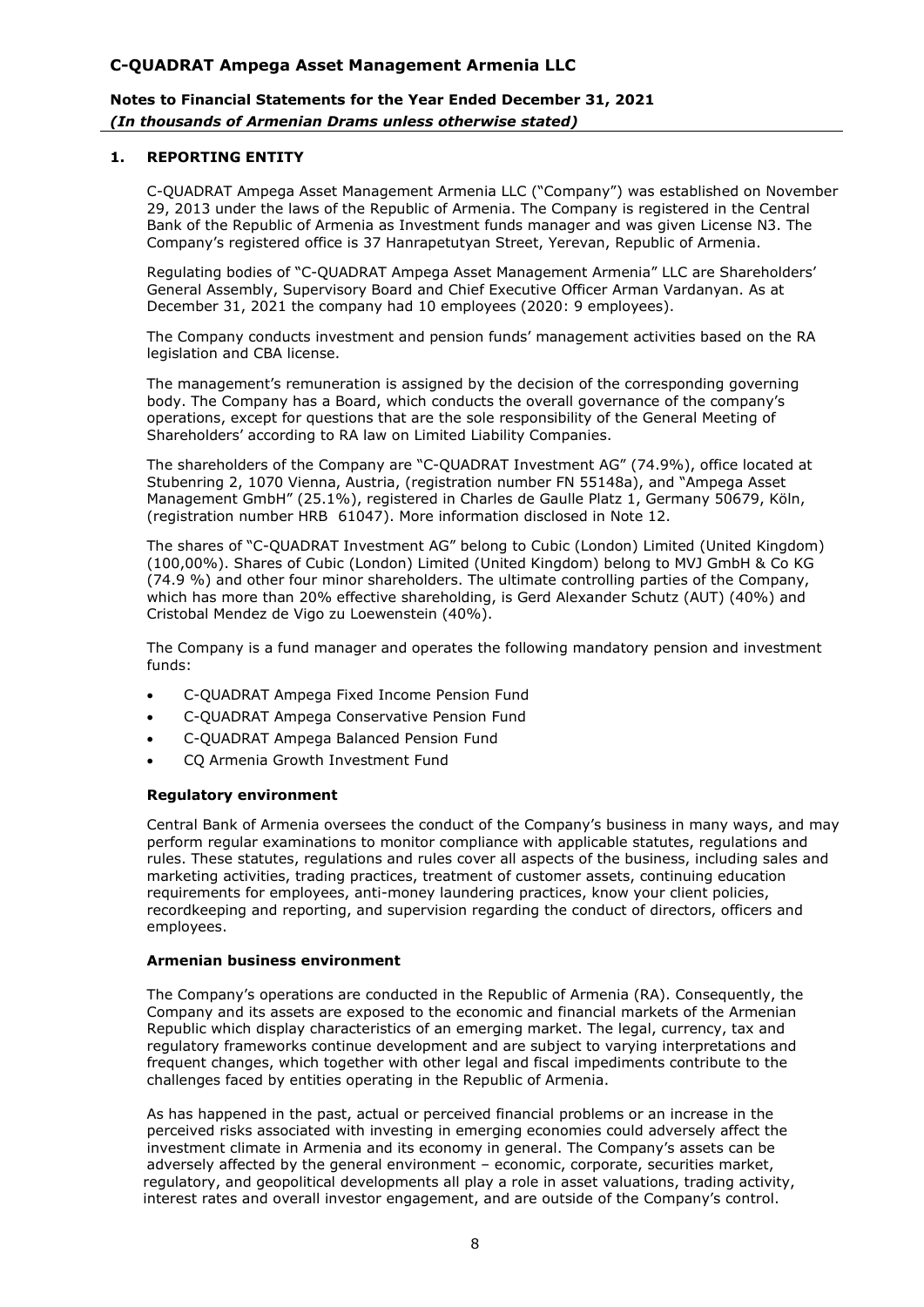# **Notes to Financial Statements for the Year Ended December 31, 2021 (continued)** *(In thousands of Armenian Drams unless otherwise stated)*

Deterioration in credit markets, reductions in short-term interest rates, and decreases in securities valuations negatively impact the equity of the Company.

The future economic direction of Armenia is heavily influenced by the fiscal and monetary policies adopted by the government, together with developments in the legal, regulatory, and political environment. Management is unable to predict all developments, which could have an impact on the financial sector and wider economy, and consequently what effect, if any, they could have on the future earnings of the Company. Management believes it is taking all the necessary measures to support the sustainability and development of the Company. The accompanying financial statements reflect management's estimates of the potential effect of the current operating and business environment on the results and financial position. The future business environment may differ from management's estimates.

As investment manager the Company is also subject to regulatory requirements relating to fiduciary duties to clients, performance fees, maintaining an effective compliance program, solicitation arrangements, conflicts of interest, advertising, limitations on agency cross and principal transactions between the advisor and advisory clients, recordkeeping and reporting requirements, disclosure requirements and general anti-fraud provisions.

Financial institutions generally must have anti-money laundering procedures in place, implement specialized employee training programs and designate an anti-money laundering compliance officer. Further, regulatory activity in the areas of privacy and data protection continues to grow worldwide and is generally being driven by the growth of technology and related concerns about the rapid and widespread dissemination and use of information. To the extent they are applicable to the Company, it must comply with these global, federal, and local information-related laws and regulations. Management has established policies, procedures and systems designed to comply with these regulations.

### <span id="page-10-0"></span>**2. STATEMENT OF COMPLIANCE**

These financial statements have been prepared in accordance with International Financial Reporting Standards ("IFRS").

These financial statements have been prepared assuming that the Company is a going concern and will continue in operation for the foreseeable future.

These financial statements are presented in Armenian Drams ("AMD"), unless otherwise indicated.

### <span id="page-10-1"></span>**3. APPLICATION OF NEW AND REVISED INTERNATIONAL FINANCIAL REPORTING STANDARDS (IFRSs)**

#### **New and amended IFRS Standards that are effective for the current year**

The following amendments and interpretations are effective for the Company effective 1 January 2021:

| Amendments to IFRS 9, IAS 39, Interest Rate Benchmark |                            | Effective to the periods beginning |
|-------------------------------------------------------|----------------------------|------------------------------------|
| IFRS 7, IFRS 4 and IFRS 16                            | Reform — Phase 2           | on or after 1 January 2021.        |
|                                                       | Covid-19-Related Rent      | Effective for annual reporting     |
|                                                       | Concessions bevond 30 June | periods beginning on or after 1    |
| Amendments to IFRS 16                                 | 2021                       | April 2021                         |

The above standards and interpretations were reviewed by the Company's management, but did not have a significant effect on the financial statements of the Company.

### **New and revised IFRS Standards in issue but not yet effective**

At the date of authorisation of these financial statements, The Company has not applied the following new and revised IFRS Standards that have been issued but are not yet effective:

The impact of the application of the new and revised IFRS Standards below is for illustrative purposes only. Entities should analyse the impact of these new or revised IFRS Standards on their financial statements based on their specific facts and circumstances and make appropriate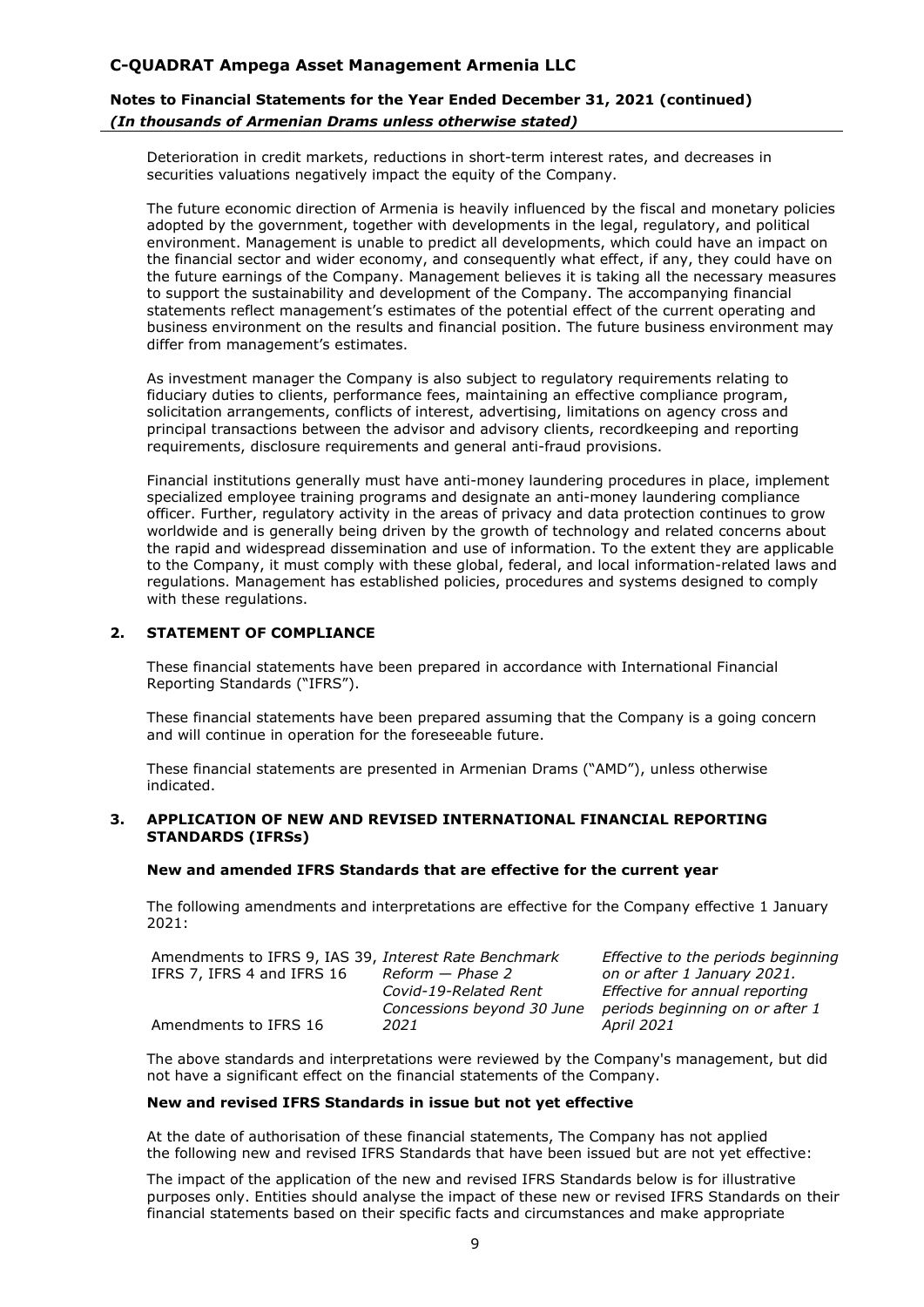# **Notes to Financial Statements for the Year Ended December 31, 2021 (continued)** *(In thousands of Armenian Drams unless otherwise stated)*

| disclosures.                                                                                                           |                                                                                                                                                                                      |                                                                                   |
|------------------------------------------------------------------------------------------------------------------------|--------------------------------------------------------------------------------------------------------------------------------------------------------------------------------------|-----------------------------------------------------------------------------------|
| Amendments to IAS 12                                                                                                   | Deferred Tax related to Assets<br>and Liabilities arising from a<br>Single Transaction                                                                                               | Effective for annual reporting<br>periods beginning on or after 1<br>January 2023 |
| Amendments to IAS 1 (as part<br>of the project to formulate<br>Annual Improvements to IFRS<br>2010-2012 cycles)        | Classification of Liabilities as<br>Short-Term or Long-Term                                                                                                                          | Effective for annual reporting<br>periods beginning on or after 1<br>January 2022 |
| Amendments to IAS 8                                                                                                    | Definition of Accounting<br>Estimates                                                                                                                                                | Effective to the periods beginning<br>on or after 1 January 2023                  |
| Amendments to IAS 1 and IFRS<br><b>Practice Statement 2</b>                                                            | <b>Disclosure of Accounting</b><br><b>Policies</b>                                                                                                                                   | Effective to the periods beginning<br>on or after 1 January 2023                  |
| Amendments to IFRS 17, IFRS 4 Property and equipment -<br>and IAS 16                                                   | Proceeds before Intended Use                                                                                                                                                         | Effective for annual reporting<br>periods beginning on or after 1<br>January 2022 |
| Amendments to IAS 37                                                                                                   | Provisions, contingent liabilities Effective for annual reporting<br>and contingent assets - Onerous periods beginning on or after 1<br>Contracts - Cost of Fulfilling a<br>Contract | January 2022                                                                      |
| Amendments to IFRS 1, IFRS 9, Annual Improvements to IFRS<br>IAS 41; and illustrative<br>examples accompanying IFRS 16 | 2018-2020 cycles                                                                                                                                                                     | Effective for annual reporting<br>periods beginning on or after 1<br>January 2022 |
| IFRS 17 (including the June<br>2020 Amendments to IFRS 17)                                                             | <b>Insurance Contracts</b>                                                                                                                                                           | Effective for annual reporting<br>periods beginning on or after 1<br>January 2023 |
| Amendments to IFRS 3                                                                                                   | Reference to the Conceptual<br>Framework                                                                                                                                             | Effective for annual reporting<br>periods beginning on or after 1<br>January 2022 |

The management of the Company does not expect that the application of these amendments could have an impact on the Company's financial statements in future periods should such transactions occur.

### <span id="page-11-0"></span>**4. SIGNIFICANT ACCOUNTING POLICIES**

### **4.1 Basis of preparation**

These financial statements have been prepared on the historical cost basis except for financial instruments that are measured at fair values at the end of each reporting period, as explained in the accounting policies below.

Historical cost is generally based on the fair value of the consideration given in exchange for goods and services.

Fair value is the price that would be received to sell an asset or paid to transfer a liability in an orderly transaction between market participants at the measurement date, regardless of whether that price is directly observable or estimated using another valuation technique. In estimating the fair value of an asset or a liability, the Company takes into account the characteristics of the asset or liability if market participants would take those characteristics into account when pricing the asset or liability at the measurement date. Fair value for measurement and/or disclosure purposes in these financial statements is determined on such a basis, except for leasing transactions that are within the scope of IAS 17, and measurements that have some similarities to fair value but are not fair value, such as value in use for IAS 36.

In addition, for financial reporting purposes, fair value measurements are categorized into Level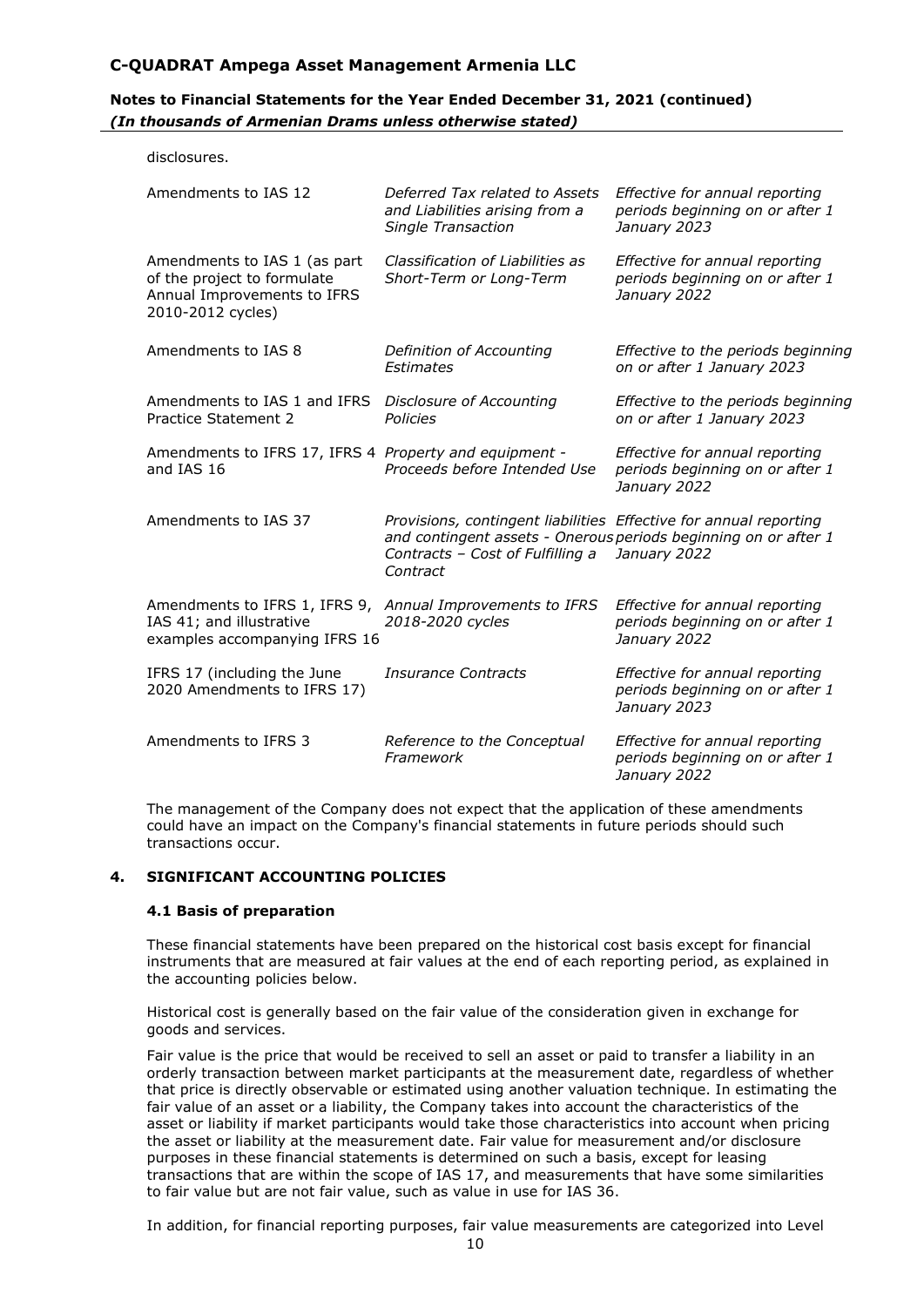# **Notes to Financial Statements for the Year Ended December 31, 2021 (continued)** *(In thousands of Armenian Drams unless otherwise stated)*

1, 2 or 3 based on the degree to which the inputs to the fair value measurements are observable and the significance of the inputs to the fair value measurement in its entirety, which are described as follows:

- Level 1 inputs are quoted prices (unadjusted) in active markets for identical assets or liabilities that the entity can access at the measurement date;
- Level 2 inputs are inputs, other than quoted prices included within Level 1, that are observable for the asset or liability, either directly or indirectly; and
- Level 3 inputs are unobservable inputs for the asset or liability.

The Company maintains its accounting records in accordance with the law of Armenia. These financial statements have been prepared from the statutory accounting records and have been adjusted to conform to IFRS.

### **Functional and presentation currency**

Items included in the financial statements are measured using the currency of the primary economic environment in which the Company operates (the functional currency). Armenian dram is the currency of the Republic of Armenia and the Company's functional and presentation currency. All financial information is presented rounded to the nearest thousands of dram, except when otherwise indicated.

### **Offsetting**

Financial assets and liabilities are offset and the net amount presented in the statement of financial position only when there is a legal enforceable right to offset the recognized amounts and there is an intention to settle on a net basis, or to realize the assets and settle the liability simultaneously. Income and expense is not offset in the statement of profit or loss unless required or permitted by any accounting standard or interpretation, and as specifically disclosed in the accounting policies of the Company.

The principal accounting policies are set out below.

### **4.2 Revenue recognition**

### **Interest income**

Interest income from a financial asset is recognized when it is probable that the economic benefits will flow to the Company and the amount of income can be measured reliably. Interest income and expense are recognized on an accrual basis using the effective interest method. The effective interest method is a method of calculating the amortized cost of a financial asset or a financial liability (or group of financial assets or financial liabilities) and of allocating the interest income or interest expense over the relevant period.

The effective interest rate is the rate that exactly discounts estimated future cash receipts (including all fees on points paid or received that form an integral part of the effective interest rate, transaction costs and other premiums or discounts) through the expected life of the debt instrument, or (where appropriate) a shorter period, to the net carrying amount on initial recognition.

Once a financial asset or a group of similar financial assets has been written down (partly written down) as a result of an impairment loss, interest income is thereafter recognized using the rate of interest used to discount the future cash flows for the purpose of measuring the impairment loss.

Interest income and expense, except for interest on non-derivative financial assets and liabilities at fair value through P/L, are recognized in the statement of profit or loss as interest income or interest expense respectively.

Interest earned on assets at fair value is classified within interest income.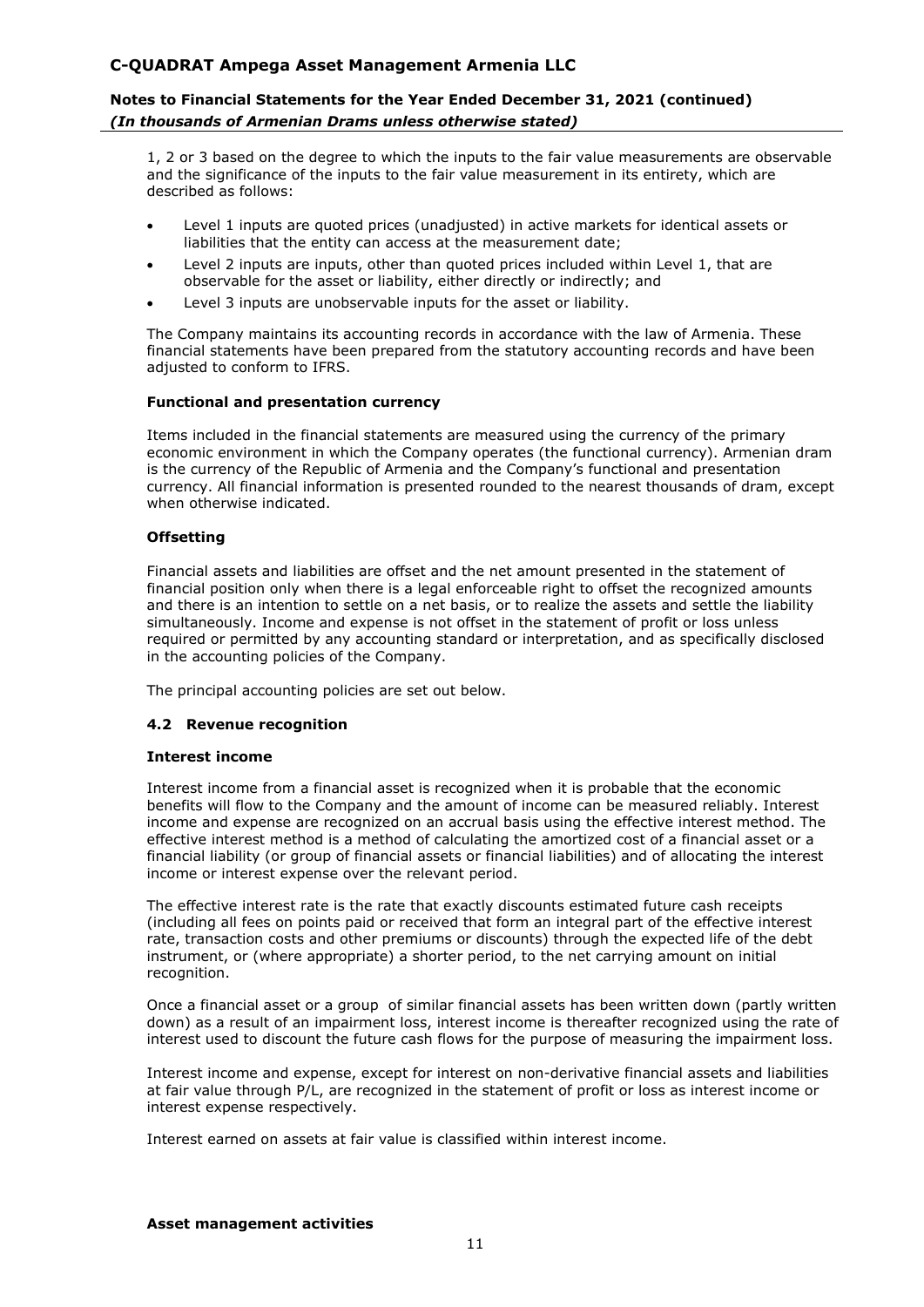# **Notes to Financial Statements for the Year Ended December 31, 2021 (continued)** *(In thousands of Armenian Drams unless otherwise stated)*

Portfolio and other management fees are recognized based on the service agreements, as a rule proportionally to time. Asset management fees related to investment foundations are accounted proportionally throughout the time of service provision.

Assets' management and administration fees relate to fiduciary operation payments, in case of which the company keeps or in the name of its customers invests assets and provides other asset-based services. Those payments are based on daily balances of customer assets invested in those funds. The company also earns asset management fees from suggesting consulting solutions including consulting and accounts management services. The fair value of customer assets included in the fund are based on market prices and other observable market conditions.

Asset management fees are based upon daily balances of net asset value of the funds under the Company's management.

Assets under management and under custody of the Company are not assets of the Company and therefore are not recognized in the statement of financial position. The Company is not exposed to any credit risk relating to such placements, as it does not guarantee these investments.

#### **Income from investments at fair value through profit or loss**

The Company has investments in the units of the funds under its management. The units are recognized at either quoted prices in active markets or at net asset value per unit acquired and subsequently measured at fair value through profit or loss. In the statement of profit or loss and other comprehensive income net gain from financial assets at fair value through profit or loss includes all realized and unrealized fair value changes and foreign exchange differences, but excludes interest and dividend income.

### **4.3 Foreign currency**

Transactions in foreign currencies are translated into the functional currency at the appropriate exchange closing rate at the dates of the transactions. In the absence of exchange closing rates, average daily exchange rate published by Central Bank of RA is used. Monetary assets and liabilities denominated in foreign currencies at the reporting date are retranslated into the functional currency at the exchange rate at that date. Non-monetary assets and liabilities denominated in foreign currencies that are measured at fair value are retranslated into the functional currency at the exchange rate at the date that the fair value was determined.

Foreign currency differences arising on retranslation are recognized in profit or loss as net foreign exchange gain (loss), except for those arising on financial instruments at fair value through profit or loss, which are recognized as a component of net gain or loss from financial instruments at fair value through profit or loss.

Below are the relevant exchange rates, which were used by the Company for the purpose of these financial statements:

|                 | <b>Average Rate</b> |        | <b>Spot Rate</b>     |                      |
|-----------------|---------------------|--------|----------------------|----------------------|
|                 | 2021                | 2020   | December 31,<br>2021 | December 31,<br>2020 |
| AMD/1 US Dollar | 503.20              | 489.31 | 480.14               | 522.59               |
| AMD/1 Euro      | 595.18              | 559.30 | 542.61               | 641.11               |

**Other financial liabilities.** Other financial liabilities (including depository instruments, deposits by banks and customers, repurchase agreements, debt securities issued, other borrowed funds, subordinated debt and other financial liabilities) are initially measured at fair value, net of transaction costs.

Other financial liabilities are subsequently measured at amortized cost using the effective interest method, with interest expense recognized on an effective yield basis.

The effective interest method is a method of calculating the amortized cost of a financial liability and of allocating interest expense over the relevant period. The effective interest rate is the rate that exactly discounts estimated future cash payments (including all fees and points paid or received that form an integral part of the effective interest rate, transaction costs and other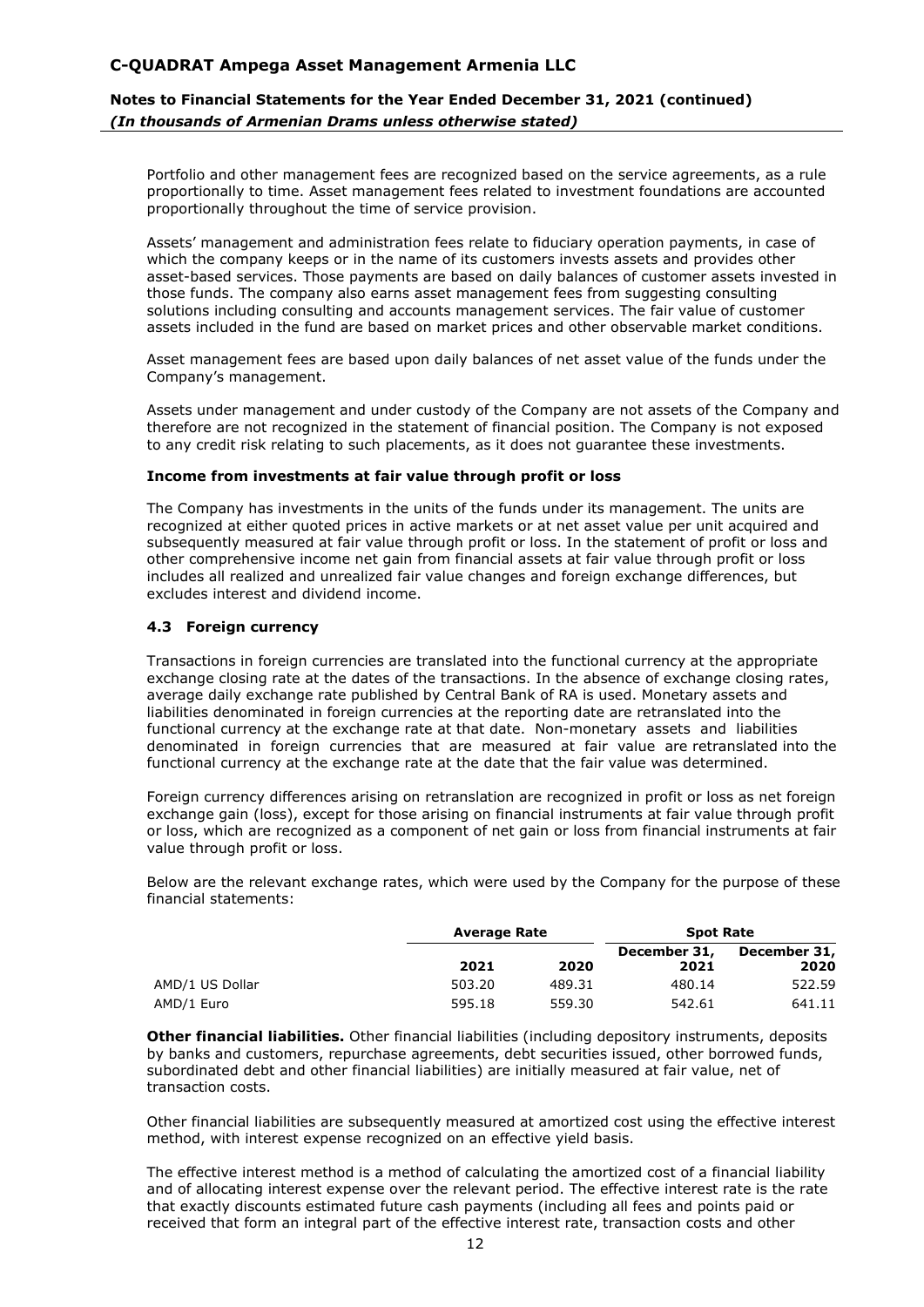## **Notes to Financial Statements for the Year Ended December 31, 2021 (continued)** *(In thousands of Armenian Drams unless otherwise stated)*

premiums or discounts) through the expected life of the financial liability, or (where appropriate) a shorter period, to the net carrying amount on initial recognition.

**Derecognition of financial liabilities.** The Company derecognizes financial liabilities when, and only when, the Company's obligations are discharged, cancelled or they expire. Where an existing financial liability is replaced by another from the same lender on substantially different terms, or the terms of an existing liability are substantially modified, such an exchange or modification is treated as a derecognition of the original liability and the recognition of a new liability. The difference between the carrying amount of the financial liability derecognized and the consideration paid and payable is recognized in profit and loss.

### **4.5 Cash and cash equivalents**

Cash and bank balances in the statement of financial position comprise cash at banks with a maturity of three months or less. For the purpose of the statement of cash flows, cash and cash equivalents consist of, as defined above, net of outstanding bank overdrafts.

### **4.6 Property and equipment**

Property and equipment are stated at cost less accumulated depreciation and accumulated impairment losses.

Depreciation is recognized so as to write off the cost or valuation of assets less their residual values over their useful lives, using the straight-line method. The estimated useful lives, residual values and depreciation method are reviewed at the end of each reporting period, with the effect of any changes in estimate accounted for on a prospective basis. Depreciation is calculated based on the following annual rates:

| Office equipment   | $1-10$ years |
|--------------------|--------------|
| Computer equipment | 1-3 years    |

Depreciation of leasehold improvements depends on lease contract terms. An item of property and equipment is derecognized upon disposal or when no future economic benefits are expected to arise from the continued use of the asset. Any gain or loss arising on the disposal or retirement of an item of property and equipment is determined as the difference between the sales proceeds and the carrying amount of the asset and is recognised in profit or loss.

### **4.7 Intangible assets**

### *Intangible assets acquired separately*

Intangible assets with finite useful lives that are acquired separately are carried at cost less accumulated amortization and accumulated impairment losses. Amortization is recognised on a straight-line basis over their estimated useful lives. The estimated useful life and amortization method are reviewed at the end of each reporting period, with the effect of any changes in estimate being accounted for on a prospective basis. Intangible assets with indefinite useful lives that are acquired separately are carried at cost less accumulated impairment losses.

An intangible asset is derecognised on disposal, or when no future economic benefits are expected from use or disposal. Gains or losses arising from derecognition of an intangible asset, measured as the difference between the net disposal proceeds and the carrying amount of the asset and, are recognised in profit or loss when the asset is derecognized.

Estimated useful lives of intangible assets is 5 years.

### **4.8 Impairment of non-current assets**

At the end of each reporting period, the Company reviews the carrying amounts of its tangible and intangible assets to determine whether there is any indication that those assets have suffered an impairment loss. If any such indication exists, the recoverable amount of the asset is estimated in order to determine the extent of the impairment loss (if any). When it is not possible to estimate the recoverable amount of an individual asset, the Company estimates the recoverable amount of the cash-generating unit to which the asset belongs. When a reasonable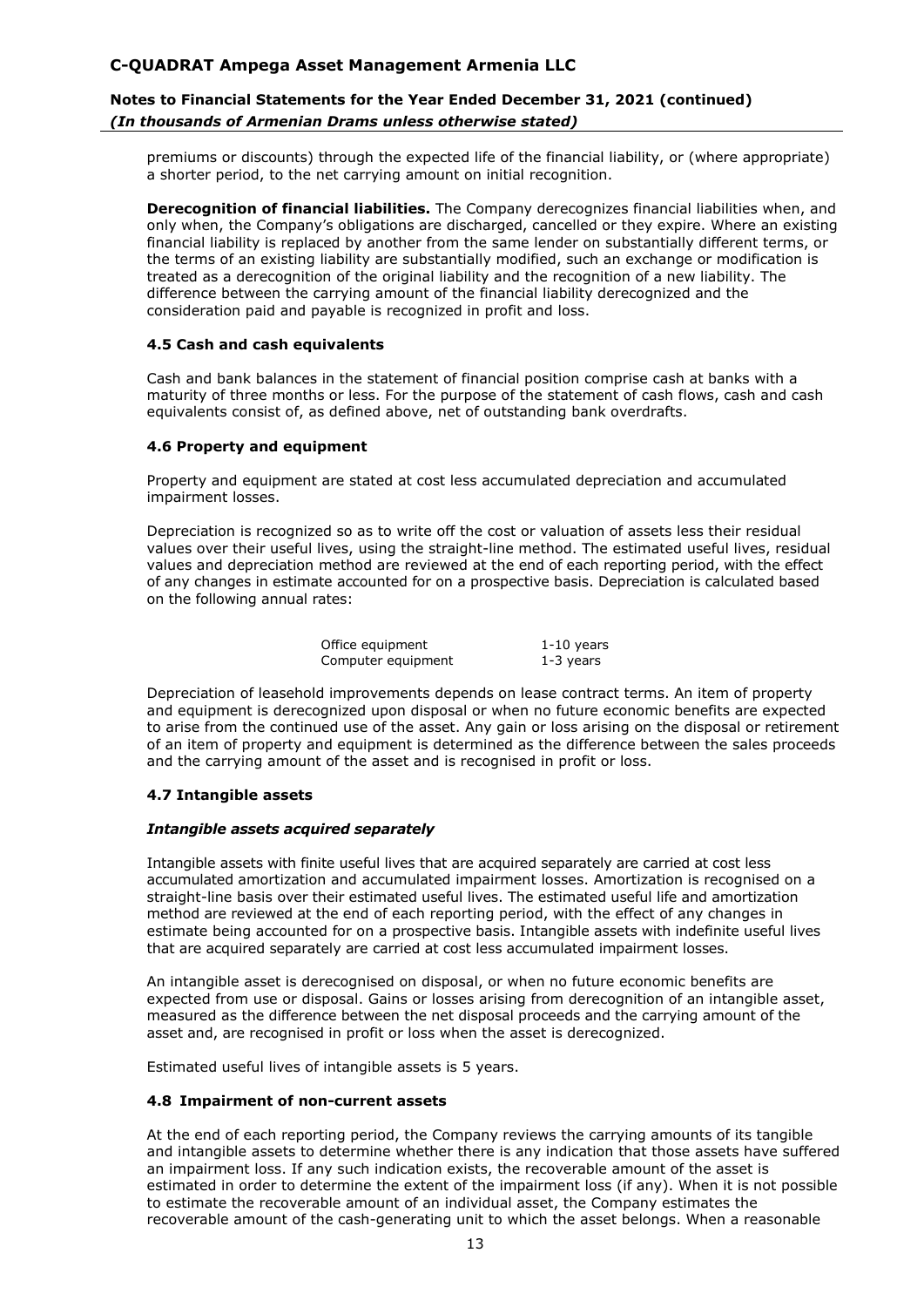# **Notes to Financial Statements for the Year Ended December 31, 2021 (continued)** *(In thousands of Armenian Drams unless otherwise stated)*

and consistent basis of allocation can be identified, corporate assets are also allocated to individual cash-generating units, or otherwise they are allocated to the smallest group of cashgenerating units for which a reasonable and consistent allocation basis can be identified. Recoverable amount is the higher of fair value less costs to sell and value in use. In assessing value in use, the estimated future cash flows are discounted to their present value using a pre-tax discount rate that reflects current market assessments of the time value of money and the risks specific to the asset for which the estimates of future cash flows have not been adjusted.

If the recoverable amount of an asset (or cash-generating unit) is estimated to be less than its carrying amount, the carrying amount of the asset (or cash-generating unit) is reduced to its recoverable amount. An impairment loss is recognised immediately in profit or loss, unless the relevant asset is carried at a revalued amount, in which case the impairment loss is treated as a revaluation decrease. When an impairment loss subsequently reverses, the carrying amount of the asset (or a cash-generating unit) is increased to the revised estimate of its recoverable amount, but so that the increased carrying amount does not exceed the carrying amount that would have been determined had no impairment loss been recognized for the asset (or cashgenerating unit) in prior years. A reversal of an impairment loss is recognised immediately in profit or loss, unless the relevant asset is carried at a revalued amount, in which case the reversal of the impairment loss is treated as a revaluation increase.

### **4.9 Taxation**

Income tax expense represents the sum of the tax currently payable and deferred tax.

### *Current tax*

The tax currently payable is based on taxable profit for the year. Taxable profit differs from 'profit before tax' as reported in the statement of profit or loss and other comprehensive income because of items of income or expense that are taxable or deductible in other years and items that are never taxable or deductible. The Company's current tax is calculated using tax rates that have been enacted or substantively enacted by the end of the reporting period.

### *Deferred tax*

Deferred tax is recognised on temporary differences between the carrying amounts of assets and liabilities in the financial statements and the corresponding tax bases used in the computation of taxable profit. Deferred tax liabilities are generally recognised for all taxable temporary differences. Deferred tax assets are generally recognised for all deductible temporary differences to the extent that it is probable that taxable profits will be available against which those deductible temporary differences can be utilized. Such deferred tax assets and liabilities are not recognised if the temporary difference arises from the initial recognition (other than in a business combination) of assets and liabilities in a transaction that affects neither the taxable profit nor the accounting profit.

The carrying amount of deferred tax assets is reviewed at the end of each reporting period and reduced to the extent that it is no longer probable that sufficient taxable profits will be available to allow all or part of the asset to be recovered.

Deferred tax liabilities and assets are measured at the tax rates that are expected to apply in the period in which the liability is settled or the asset realized, based on tax rates (and tax laws) that have been enacted or substantively enacted by the end of the reporting period.

The measurement of deferred tax liabilities and assets reflects the tax consequences that would follow from the manner in which the Company expects, at the end of the reporting period, to recover or settle the carrying amount of its assets and liabilities.

### *Current and deferred tax for the year*

Current and deferred tax are recognized in profit or loss, except when they relate to items that are recognized in other comprehensive income or directly in equity, in which case, the current and deferred tax are also recognized in other comprehensive income or directly in equity respectively.

### **4.10 Provisions**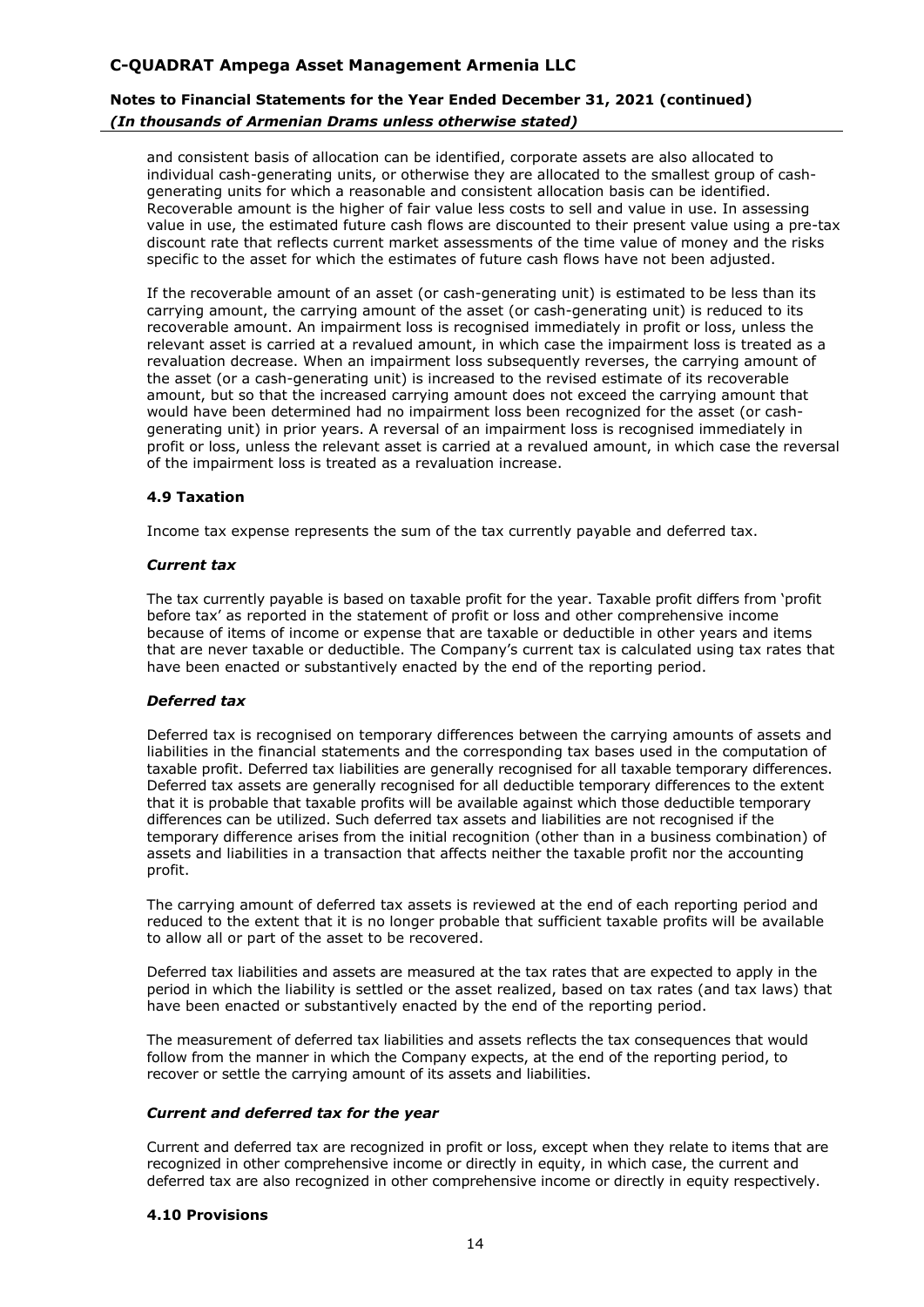# **Notes to Financial Statements for the Year Ended December 31, 2021 (continued)** *(In thousands of Armenian Drams unless otherwise stated)*

Provisions are recognized when the Company has a present obligation (legal or constructive) as a result of a past event, it is probable that the Company will be required to settle the obligation, and a reliable estimate can be made of the amount of the obligation.

The amount recognized as a provision is the best estimate of the consideration required to settle the present obligation at the end of the reporting period, taking into account the risks and uncertainties surrounding the obligation. When a provision is measured using the cash flows estimated to settle the present obligation, its carrying amount is the present value of those cash flows (when the effect of the time value of money is material).

When some or all of the economic benefits required to settle a provision are expected to be recovered from a third party, a receivable is recognized as an asset if it is virtually certain that reimbursement will be received and the amount of the receivable can be measured reliably.

### **4.11. Financial instruments**

Financial assets and financial liabilities are recognised when a Company becomes a party to the contractual provisions of the instrument.

Financial assets and financial liabilities are initially measured at fair value. Transaction costs that are directly attributable to the acquisition or issue of financial assets and financial liabilities (other than financial assets and financial liabilities at fair value through profit or loss) are added to or deducted from the fair value of the financial assets or financial liabilities, as appropriate, on initial recognition. Transaction costs directly attributable to the acquisition of financial assets or financial liabilities at fair value through profit or loss are recognised immediately in profit or loss.

**Effective interest method.** The effective interest method is a method of calculating the amortized cost of a financial instrument and of allocating interest income or expense over the relevant period. The effective interest rate is the rate that exactly discounts estimated future cash receipts or payments (including all fees and amounts paid or received that form an integral part of the effective interest rate, transaction costs and other premiums or discounts) through the expected life of the financial instrument, or, where appropriate, a shorter period, to the net carrying amount on initial recognition.

Fee and commission expense. Fee and commission expense include fees other than those that are an integral part of EIR (see above).

Fee and commission expenses with regards to services are accounted for as the services are received.

**Financial assets.** All financial assets are recognized and derecognized on a trade date where the purchase or sale of a financial asset is under a contract whose terms require delivery of the financial asset within the timeframe established by the market concerned, and are initially measured at fair value, plus transaction costs.

All recognized financial assets that are within the scope of IFRS 9 are required to be subsequently measured at amortized cost or fair value on the basis of the entity's business model for managing the financial assets and the contractual cash flow characteristics of the financial assets. Specifically:

- Debt instruments that are held within a business model whose objective is to collect the contractual cash flows, and that have contractual cash flows that are solely payments of principal and interest on the principal amount outstanding (SPPI), are subsequently measured at amortized cost;
- Debt instruments that are held within a business model whose objective is both to collect the contractual cash flows and to sell the debt instruments, and that have contractual cash flows that are SPPI, are subsequently measured at FVTOCI;
- All other debt instruments (e.g. debt instruments managed on a fair value basis, or held for sale) and equity investments are subsequently measured at FVTPL.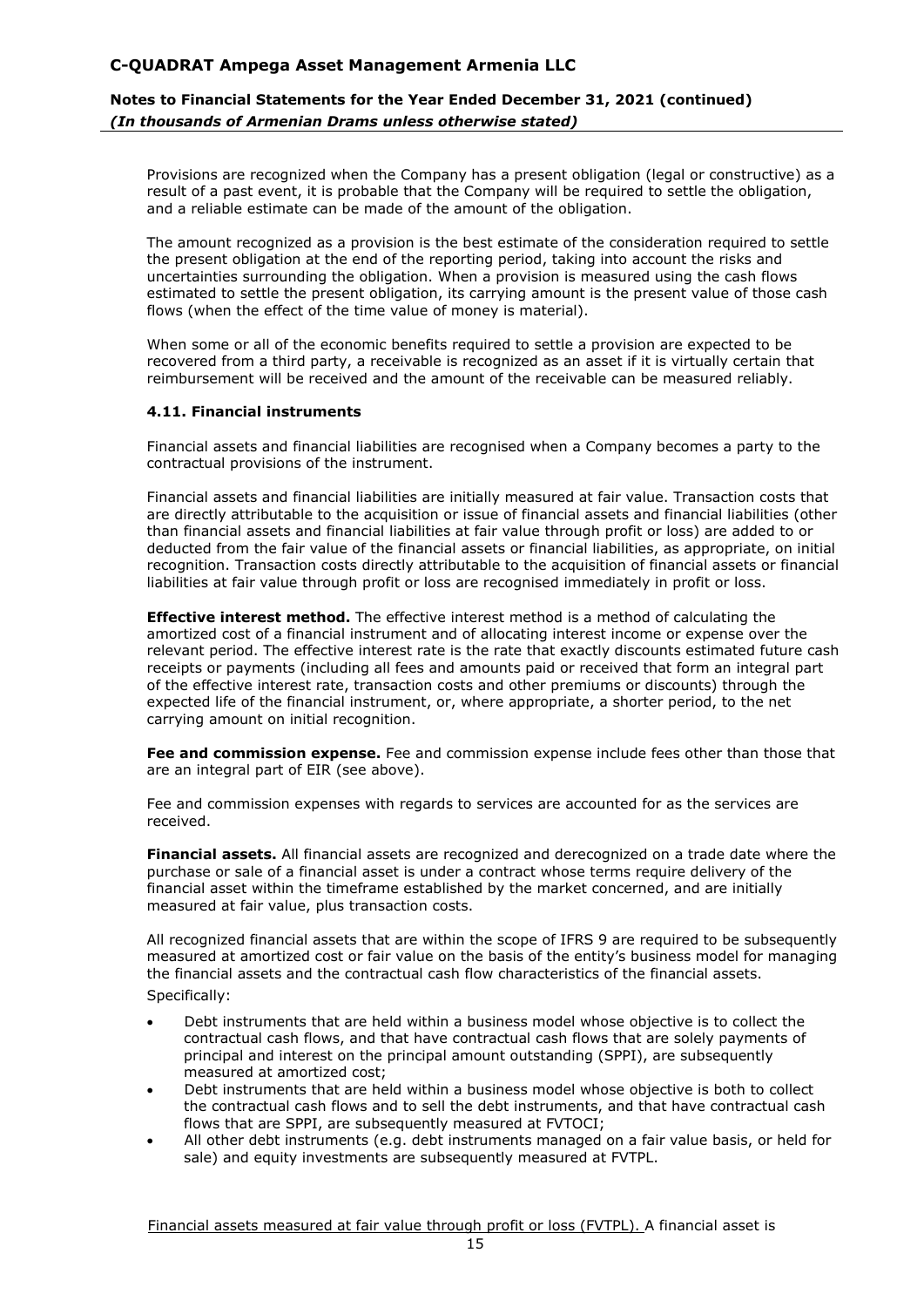### **Notes to Financial Statements for the Year Ended December 31, 2021 (continued)** *(In thousands of Armenian Drams unless otherwise stated)*

measured at fair value through profit or loss if:

- Its contractual terms do not give rise to cash flows on specified dates that are solely payments of principal and interest (SPPI) on the principal amount outstanding or
- It is not held within a business model whose objective is either to collect contractual cash flows, or to both collect contractual cash flows and sell or
- At initial recognition, it is irrevocably designated as measured at FVTPL when doing so eliminates or significantly reduces a measurement or recognition inconsistency that would otherwise arise from measuring assets or liabilities or recognising the gains and losses on them on different bases.

The Company considers all relevant information available when making the business model assessment. However, this assessment is not performed on the basis of scenarios that the Company does not reasonably expect to occur, such as so-called 'worst case' or 'stress case' scenarios.

At initial recognition of a financial asset, the Company determines whether newly recognized financial assets are part of an existing business model or whether they reflect the commencement of a new business model.

Impairment. The Company recognizes loss allowances for ECLs on the following financial instruments that are not measured at FVTPL:

- Cash and cash equivalents;
- Trade and other receivables.

ECLs are required to be measured through a loss allowance at an amount equal to:

- 12-month ECL, i.e. lifetime ECL that result from those default events on the financial instrument that are possible within 12 months after the reporting date, (referred to as Stage 1); or
- Full lifetime ECL, i.e. lifetime ECL that result from all possible default events over the life of the financial instrument, (referred to as Stage 2 and Stage 3).

A loss allowance for full lifetime ECL is required for a financial instrument if the credit risk on that financial instrument has increased significantly since initial recognition. For all other financial instruments, ECLs are measured at an amount equal to the 12-month ECL.

Financial assets are not material to financial statements and the Company has not estimated ECL on Cash and cash equivalents and Trade and other receivables.

ECLs are a probability-weighted estimate of the present value of credit losses. These are measured as the present value of the difference between the cash flows due to the Company under the contract and the cash flows that the Company expects to receive arising from the weighting of multiple future economic scenarios, discounted at the asset's EIR.

Modification and derecognition of financial assets. A modification of a financial asset occurs when the contractual terms governing the cash flows of a financial asset are renegotiated or otherwise modified between initial recognition and maturity of the financial asset. A modification affects the amount and/or timing of the contractual cash flows either immediately or at a future date.

Presentation of allowance for ECL in the statement of financial position. Loss allowances for ECL are presented in the statement of financial position as a deduction from the gross carrying amount of the assets;

**Financial liabilities.** Financial liabilities are classified as either financial liabilities 'at FVTPL' or 'other financial liabilities'.

Other financial liabilities. Other financial liabilities, including loans and borrowings, are initially measured at fair value, net of transaction costs. Other financial liabilities are subsequently measured at amortized cost using the effective interest method. The effective interest method is a method of calculating the amortized cost of a financial liability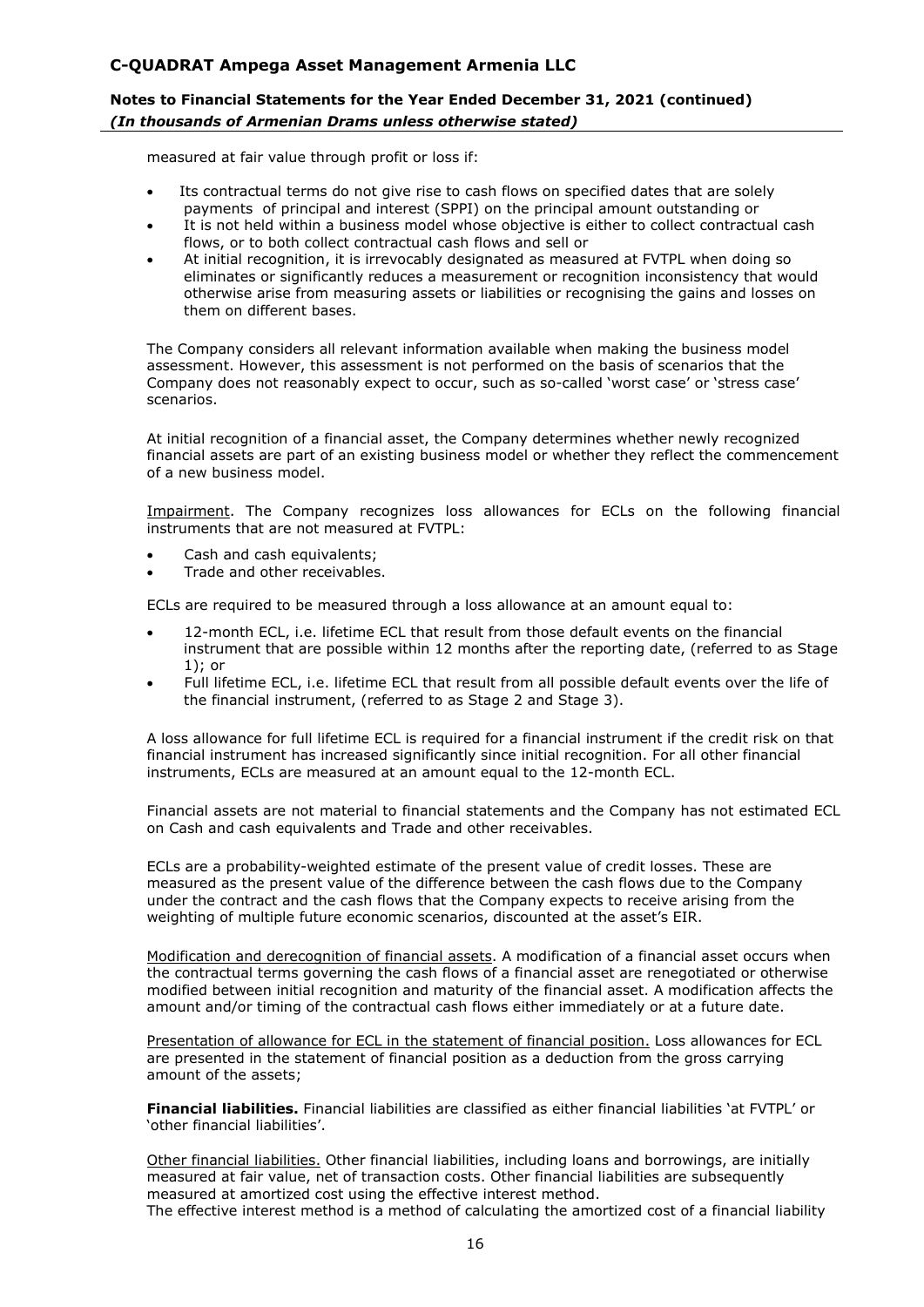### **Notes to Financial Statements for the Year Ended December 31, 2021 (continued)** *(In thousands of Armenian Drams unless otherwise stated)*

and of allocating interest expense over the relevant period. For details on EIR see the "net interest income section" above.

Derecognition of financial liabilities. The Company derecognizes financial liabilities when, and only when, the Company obligations are discharged, cancelled or have expired. The difference between the carrying amount of the financial liability derecognized and the consideration paid and payable is recognized in profit or loss.

### <span id="page-18-0"></span>**5. USE OF ESTIMATES AND JUDGMENTS**

The preparation of financial statements in conformity with IFRS requires management to make estimates and assumptions that affect the amounts recognized in the financial statements and the carrying amounts of assets and liabilities within the next financial year. Estimates and judgments are continually evaluated and are based on management's experience and other factors, including expectations of future events that are believed to be reasonable under the circumstances. Actual results may differ from those estimates. Management also makes certain judgments, apart from those involving estimations, in the process of applying the accounting policies.

Judgments and estimates that have the most significant effect on the amounts recognized in the financial statements and estimates that can cause a significant adjustment to the carrying amount of assets and liabilities within the next financial year relate to accounting for financial instruments, particularly fair value measurements. The best evidence of fair value is price quotations in an active market. In the absence of quoted prices in an active market, the management uses other evaluation techniques, such as the comparative approach with similar instruments both in the internal and external markets. Information about the valuation techniques and inputs used in determining the fair value of financial instruments are disclosed in Note 19.

### <span id="page-18-1"></span>**6. CASH AND CASH EQUIVALENTS**

Cash and cash equivalents in the amounts of AMD 16,526 thousand and AMD 8,231 thousand as at December 31, 2021 and 2020, respectively, are held in banks operating in the Republic of Armenia and other countries. For the purpose of ECL measurement cash and cash equivalents balances are included in stage 1. The loss allowance for ECL is immaterial as at December 31, 2021 and 2020.

### <span id="page-18-2"></span>**7. FINANCIAL ASSETS AT FAIR VALUE THROUGH PROFIT OR LOSS**

|                                                        | <b>December 31, 2021</b> | <b>December 31, 2020</b> |
|--------------------------------------------------------|--------------------------|--------------------------|
| Units held in funds managed by the Company:            |                          |                          |
| C-QUADRAT Ampega Conservative Pension Fund             | 1,862,491                | 1,444,795                |
| C-QUADRAT Ampega Balanced Pension Fund                 | 58,857                   | 57,157                   |
| C-QUADRAT Ampega Fixed Income Pension Fund             | 31,670                   | 31,659                   |
| CQ Armenia Growth Investment Fund                      | 29,375                   | 28,911                   |
| Total financial assets at fair value through profit or |                          |                          |
| loss                                                   | 1,982,393                | 1,562,522                |

See also note 19.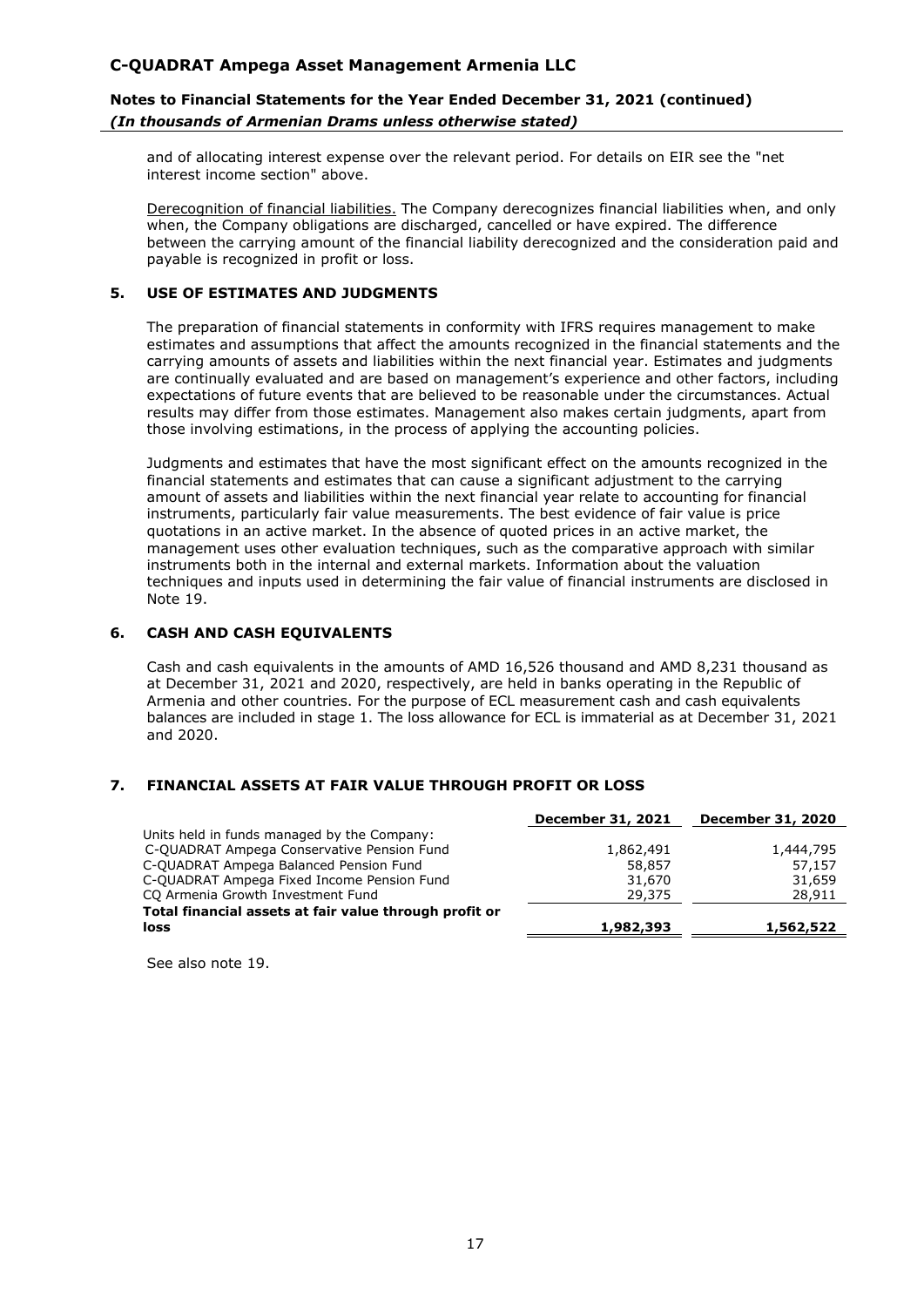**Notes to Financial Statements for the Year Ended December 31, 2021 (continued)** *(In thousands of Armenian Drams unless otherwise stated)* 

# <span id="page-19-0"></span>**8. PROPERTY, EQUIPMENT AND INTANGIBLE ASSETS**

| Cost                                                  | <b>Office</b><br>equipment | <b>Computer</b><br>equipment | Other<br>office<br>equipment | Leasehold<br>Improve-<br>ments | <b>Vehicles</b> | Computer<br>software | <b>Total</b>    |
|-------------------------------------------------------|----------------------------|------------------------------|------------------------------|--------------------------------|-----------------|----------------------|-----------------|
| <b>At December</b>                                    |                            |                              |                              |                                |                 |                      |                 |
| 31, 2019                                              | 29,491                     | 9,318                        | 212                          | 4,792                          | 28,100          | 1,545                | 73,458          |
| Additions                                             | 901                        | 1,139                        | 1,886                        |                                |                 |                      | 3,926           |
| <b>At December</b><br>31, 2020<br><b>Additions</b>    | 30,392<br>915              | 10,457                       | 2,098                        | 4,792                          | 28,100          | 1,545<br>536         | 77,384          |
| <b>Disposals</b>                                      | (421)                      | 8,618                        | 1,953                        |                                |                 |                      | 12,022<br>(421) |
| <b>At December</b><br>31, 2021                        | 30,886                     | 19,075                       | 4,051                        | 4,792                          | 28,100          | 2,081                | 88,985          |
| <b>Depreciation and</b><br><b>Amortization</b>        |                            |                              |                              |                                |                 |                      |                 |
| <b>At December</b><br>31, 2019<br>Depreciation<br>and | 12,869                     | 4,801                        | 211                          | 1,712                          | 527             | 1,545                | 21,665          |
| amortisation<br>charge                                | 3,430                      | 1,529                        | 10                           | 1,027                          | 3,512           |                      | 9,508           |
| <b>At December</b><br>31, 2020                        | 16,299                     | 6,330                        | 221                          | 2,739                          | 4,039           | 1,545                | 31,173          |
| Depreciation<br>and<br>amortisation                   |                            |                              |                              |                                |                 |                      |                 |
| charge<br>Disposals                                   | 3,139<br>(346)             | 2,214                        | 346                          | 1,027                          | 3,512           | 63                   | 10,301<br>(346) |
| <b>At December</b><br>31, 2021                        | 19,092                     | 8,544                        | 567                          | 3,766                          | 7,551           | 1,608                | 41,128          |
| Carrying<br>amount                                    |                            |                              |                              |                                |                 |                      |                 |
| <b>At December</b><br>31, 2019                        | 16,622                     | 4,517                        | 1                            | 3,080                          | 27,573          |                      | 51,793          |
| <b>At December</b><br>31, 2020                        | 14,093                     | 4,127                        | 1,877                        | 2,053                          | 24,061          |                      | 46,211          |
| <b>At December</b><br>31, 2021                        | 11,794                     | 10,531                       | 3,484                        | 1,026                          | 20,549          | 473                  | 47,857          |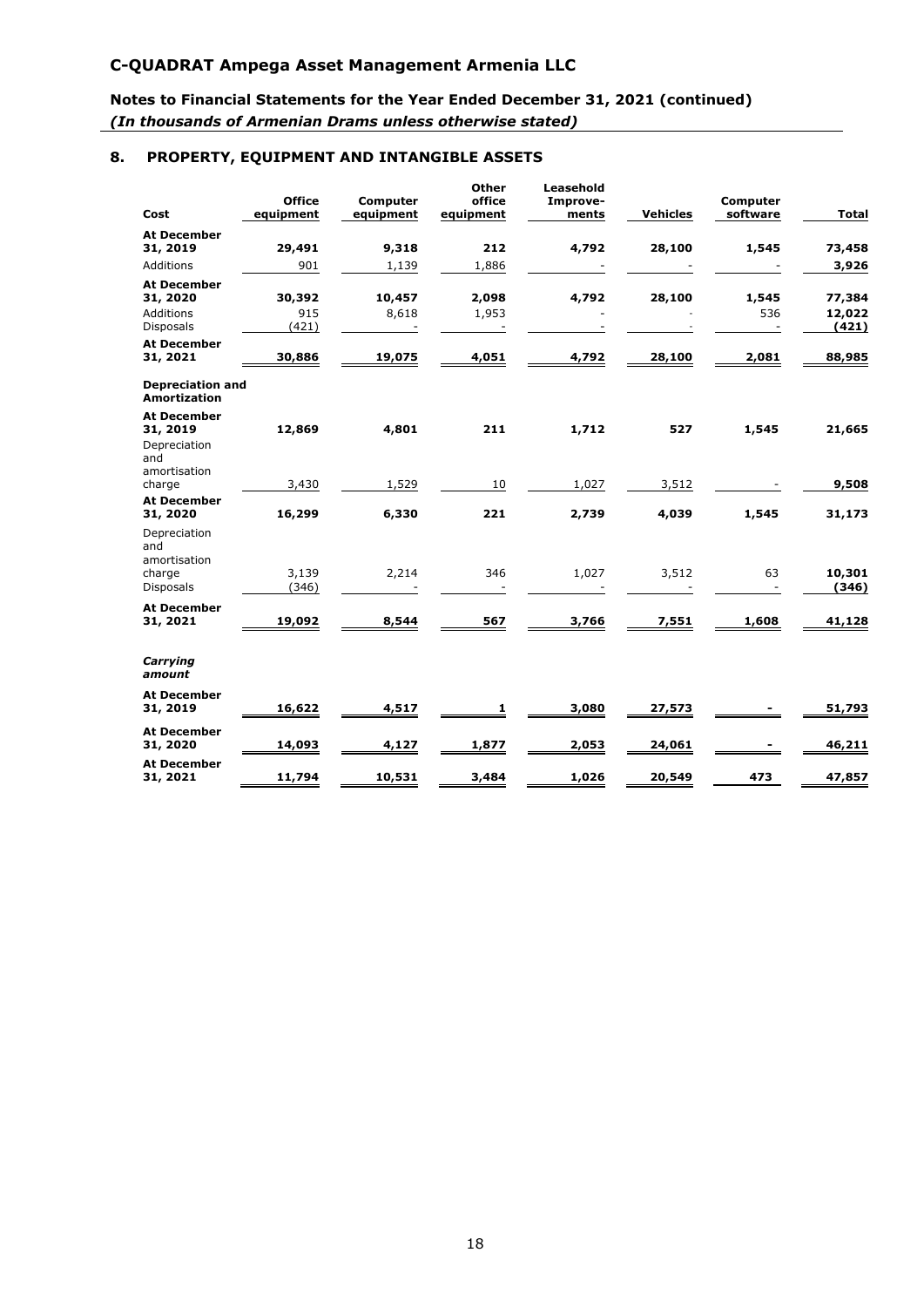# **Notes to Financial Statements for the Year Ended December 31, 2021 (continued)** *(In thousands of Armenian Drams unless otherwise stated)*

### <span id="page-20-0"></span>**9. RIGHT OF USE ASSETS AND LEASE LIABILITIES**

| 134,427   |
|-----------|
|           |
| 134,427   |
|           |
| 134,427   |
|           |
| (21, 183) |
| (18, 616) |
| (39,799)  |
| (18, 615) |
| (58,414)  |
|           |
| 94,628    |
| 76,013    |
|           |

#### **Amounts recognized in profit and loss**

|                                             | ----   | ----   |
|---------------------------------------------|--------|--------|
| Depreciation expense on right-of-use assets | 18,615 | 18.616 |
| Interest expense on lease liabilities       | 8.667  | 10,105 |
| Total                                       | 27,282 | 28,721 |
|                                             |        |        |

**2021 2020**

#### **Lease Liability**

|                                                         | <b>December 31, 2021</b> |
|---------------------------------------------------------|--------------------------|
|                                                         | <b>Amounts payable</b>   |
| <b>Maturity analysis</b>                                | under finance leases     |
| Year 1                                                  | 24,167                   |
| Year 2                                                  | 24,167                   |
| Year 3                                                  | 24,167                   |
| Year 4 and beyond                                       | 27,190                   |
| <b>Total lease Liability</b>                            | 99,691                   |
| <b>Unearned interest</b>                                | (17,581)                 |
| Carrying amount of lease liability at December 31, 2021 | 82,110                   |
| Carrying amount of lease liability at December 31, 2020 | 97,610                   |

### <span id="page-20-1"></span>**10. INCOME TAXES**

The Company measures and records its current income tax payable and its tax bases in its assets and liabilities in accordance with the tax regulations of the RA where the Company operates, which may differ from IFRS.

The Company is subject to certain permanent tax differences due to the non-tax deductibility of certain expenses and certain income being treated as non-taxable for tax purposes.

Deferred taxes reflect the net tax effects of temporary differences between the carrying amounts of assets and liabilities for financial reporting purposes and the amounts used for tax purposes. Temporary differences as at December 31, 2021 and 2020 relate mostly to different methods/timing of income and expense recognition as well as to temporary differences generated by tax – book bases' differences for certain assets.

|                                                                    | 2021      | 2020      |
|--------------------------------------------------------------------|-----------|-----------|
| Current income tax recognized in profit or loss                    | 207,215   | 126,995   |
| Deferred tax (benefit)/expense due to origination of temporary     |           |           |
| differences recognized in profit or loss                           | (2,883)   | 1,180     |
| Income tax expense                                                 | 204,332   | 128,175   |
| Reconciliation of income tax is as follows:                        |           |           |
| Profit before income tax                                           | 1,163,977 | 839,692   |
| Income tax at statutory income tax rate of 18%                     | 209,516   | 151,145   |
| Non-taxable income from net gain on financial assets at fair value |           |           |
| through profit or loss                                             | (7, 177)  | (27, 918) |
| Non-deductible income from net foreign exchange translation        | (777)     | (773)     |
| Non-deductible expenses                                            | 2,770     | 5.721     |
| Income tax expense at the effective income tax rate of 17.55%      |           |           |
| (2020:15.26%)                                                      | 204,332   | 128,175   |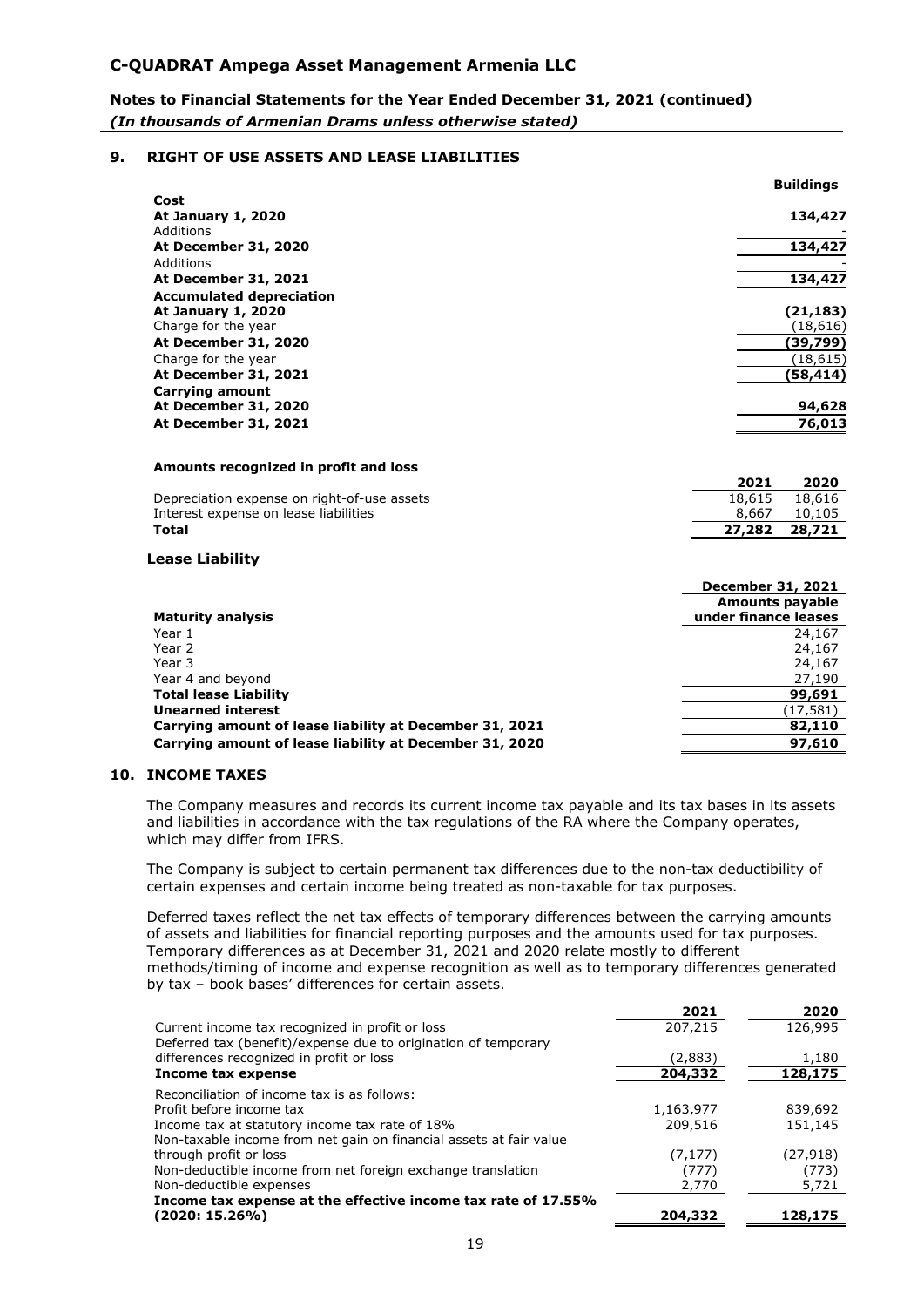### **Notes to Financial Statements for the Year Ended December 31, 2021 (continued)** *(In thousands of Armenian Drams unless otherwise stated)*

Calculation of deferred tax on temporary differences is as follows:

| Deferred tax assets/(liabilities), including: | December 31, 2021 | <b>December 31, 2020</b> |
|-----------------------------------------------|-------------------|--------------------------|
| Right-of-use asset                            | (13,682)          | (17, 570)                |
| Unused vacation reserve                       | 7.874             | 9.076                    |
| Bonus reserve                                 | 5,334             | 2,240                    |
| Payables for professional services            | 2,376             | 2,480                    |
| Property and equipment                        | (314)             | 227                      |
| Lease liability                               | 14,780            | 17,032                   |
| <b>Total deferred tax assets</b>              | 16,368            | 13,485                   |

Change in deferred tax assets for the year ended December 31, 2021 and December 31, 2020 of AMD 2,883 thousand and AMD (1,180) thousand, respectively, were recognized in profit or loss.

### <span id="page-21-0"></span>**11. OTHER ASSETS**

|                                          | December 31, 2021 | <b>December 31, 2020</b> |
|------------------------------------------|-------------------|--------------------------|
| <b>Other financial assets</b>            |                   |                          |
| Management fees receivable               | 221.688           | 166,505                  |
| <b>Other non-financial assets</b>        |                   |                          |
| Prepayments given for goods and services | 1,160             | 5,708                    |
| Other                                    | 6,481             | 3,630                    |
| <b>Total other assets</b>                | 229,329           | 175,843                  |

For the purpose of ECL measurement other financial assets balances are included in stage 1. The loss allowance for ECL is immaterial as at December 31, 2021 and 2020.

### <span id="page-21-1"></span>**12. SHARE CAPITAL**

Company's share capital equals AMD 650,000 thousands, which consists of 650,000 shares. Nominal amount of each share equals 1,000 AMD. Company's share capital is fully paid by its shareholders.

The shareholders of the Company are "C-QUADRAT Investment AG", registered at Schottenfeldgasse 20, 1070 Vienna, Austria, registration number FN 55148a and "Talanx Asset Management" GmbH, registered at Charles-de-Gaulle-Platz 1, Germany, 50679 Cologne, registration number HRB 61047.

Share of each shareholder in Company's share capital is as following:

| Shareholder                    | Shareholding |        |
|--------------------------------|--------------|--------|
| "C-Quadrat Investment AG"      | 486.850      | 74.90% |
| "Talanx Asset Management" GmbH | 163,150      | 25.10% |
| Total share capital            | 650,000      | 100%   |

Fully paid ordinary shares carry one vote per share and carry a right to dividends.

The Company's distributable reserves among participants are limited to the amount of its accumulated retained earnings as disclosed in its statutory accounts in accordance with the legislation of the RA.

As at December 31, 2021 the Company had accumulated earnings in the amount of AMD 1,302,508 thousand (December 31, 2020: accumulated earnings AMD 918,863 thousand). On 30 April 2021, the Company declared dividends in the amount of AMD 576,000 thousand gross of withholding tax (on April 30, 2020 the Company declared dividends in the amount of AMD 440,000 thousand gross of withholding tax). The dividends were paid in two tranches on 25 June 2021 and on 25 October 2021 for total amount of AMD 547,200 (EUR 943 thousand) thousand and the withholding taxes were paid in amount of AMD 28,800 thousand.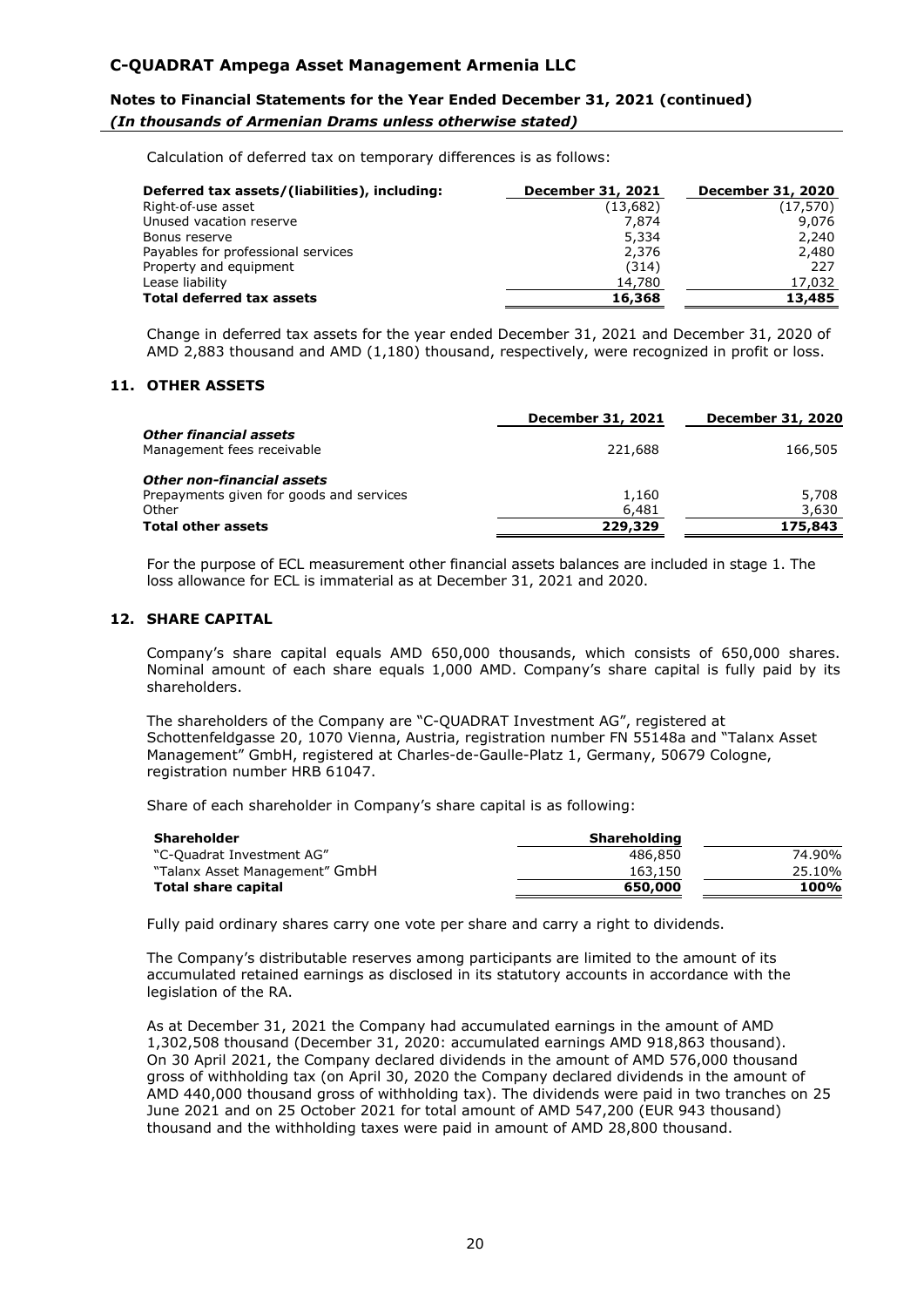# **Notes to Financial Statements for the Year Ended December 31, 2021 (continued)** *(In thousands of Armenian Drams unless otherwise stated)*

### <span id="page-22-0"></span>**13. PAYABLES AND ACCRUED EXPENSES**

|                                         | <b>December 31, 2021</b> | December 31, 2020 |
|-----------------------------------------|--------------------------|-------------------|
| <b>Other financial liabilities:</b>     |                          |                   |
| Payables for professional services      | 51,479                   | 41,890            |
| Depository fees payable                 | 20,737                   | 22,683            |
| Other payables                          | 922                      | 278               |
|                                         | 73,138                   | 64,851            |
| <b>Other non-financial liabilities:</b> |                          |                   |
| Unused vacation reserve                 | 43,744                   | 50,424            |
| Staff related reserve                   | 29,633                   | 12,444            |
| Other reserves                          | 23,720                   | 15,853            |
|                                         | 97,097                   | 78,721            |
| Total payables and accrued expenses     | 170,235                  | 143,572           |

#### <span id="page-22-1"></span>**14. INCOME FROM MANAGEMENT FEES**

The Company receives management fees from the funds under its management. The management fee is accrued daily at a specified annual rate on the net asset value of the funds. The rates for management fees are specified in the respective fund rules.

| <b>Year ended</b> | Year ended               |
|-------------------|--------------------------|
| December 31, 2021 | <b>December 31, 2020</b> |
|                   |                          |
| 2,210,924         | 1,624,598                |
| 83,319            | 39,423                   |
| 21,590            | 16,454                   |
| 12,881            | 9,782                    |
| 2,328,714         | 1,690,257                |
|                   |                          |

## <span id="page-22-2"></span>**15. NET GAIN ON FINANCIAL ASSETS AT FAIR VALUE THROUGH PROFIT OR LOSS**

|                                                            | Year ended<br><b>December 31, 2021</b> | Year ended<br><b>December 31, 2020</b> |
|------------------------------------------------------------|----------------------------------------|----------------------------------------|
| Unrealized net gains on fair value change of units held in |                                        |                                        |
| funds                                                      | 39,872                                 | 155,102                                |
| Total net gain on financial assets at fair value           |                                        |                                        |
| through profit or loss                                     | 39,872                                 | 155,102                                |

### <span id="page-22-3"></span>**16. FEES AND COMMISSION EXPENSE**

|                                               | Year ended        | Year ended               |
|-----------------------------------------------|-------------------|--------------------------|
|                                               | December 31, 2021 | <b>December 31, 2020</b> |
| State Depository fees                         | 256,513           | 230,291                  |
| Fees and commission to international banks    | 4,026             | 3,170                    |
| Fees and commission to local banks and others | 1,447             | 1.095                    |
| <b>Total fees and commission expenses</b>     | 261,986           | 234,556                  |

### <span id="page-22-4"></span>**17. ADMINISTRATIVE AND OTHER EXPENSES**

|                                               | Year ended        | Year ended               |
|-----------------------------------------------|-------------------|--------------------------|
|                                               | December 31, 2021 | <b>December 31, 2020</b> |
| <b>Professional Services</b>                  | 434,992           | 324,690                  |
| <b>Salaries</b>                               | 238,558           | 221,990                  |
| Taxes other than on income                    | 98,814            | 68,152                   |
| Communication, marketing and related services | 64,014            | 30,931                   |
| Depreciation and amortization                 | 28,916            | 28,124                   |
| Business trips and other personnel expenses   | 7,569             | 5,314                    |
| Donations                                     | 1,203             | 34,417                   |
| Other                                         | 65,104            | 49,928                   |
| Total administrative and other expenses       | 939,170           | 763,546                  |
|                                               |                   |                          |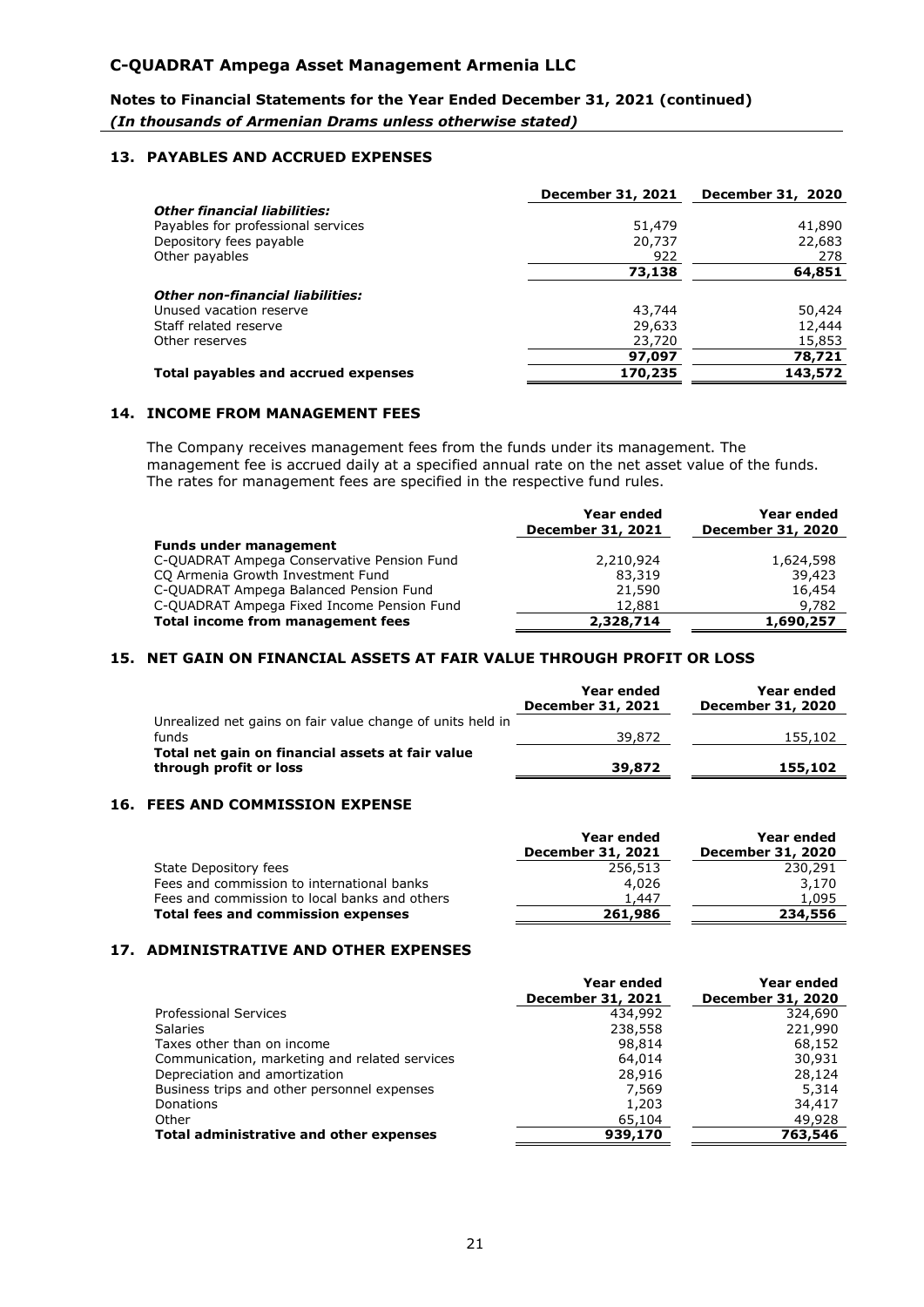# **Notes to Financial Statements for the Year Ended December 31, 2021 (continued)** *(In thousands of Armenian Drams unless otherwise stated)*

### <span id="page-23-0"></span>**18. COMMITMENTS AND CONTINGENCIES**

### **Tax risks**

Laws and regulations affecting business in the Republic of Armenia continue to change rapidly. Management's interpretation of such legislation as applied to the activity of the Company may be challenged by the relevant authorities. Tax authorities have historically taken a more assertive position in their interpretation of the legislation and assessments and as a result, it is possible that transactions and activities that have not been challenged in the past may be challenged. Fiscal periods generally remain open to tax audit by the authorities in respect of taxes for three calendar years preceding the year of tax audit. Under certain circumstances reviews may cover longer periods. Management believes that it has provided adequately for tax liabilities based on its interpretations of tax legislation. However, the relevant authorities may have differing interpretations, and the effects on the financial statements could be significant.

**Operating environment.** Emerging markets such as Armenia are subject to different risks than more developed markets, including economic, political and social, and legal and legislative risks. Laws and regulations affecting businesses in Armenia continue to change rapidly; tax and regulatory frameworks are subject to varying interpretations. The future economic direction of Armenia is heavily influenced by the fiscal and monetary policies adopted by the government, together with developments in the legal, regulatory, and political environment.

Armenia continues to undergo political and economic changes. As an emerging market, Armenia does not possess developed business and regulatory infrastructure that generally exists in a more mature free market economy. In addition, economic conditions continue to limit the volume of activity in the financial markets, which may not be reflective of the values for financial instruments. The main obstacle to further economic development is a low level of economic and institutional development, along with a centralized economic base, regional instability.

Adverse changes arising from systemic risks in global financial systems, including any tightening of the credit environment could slow or disrupt the Armenian economy, adversely affect the Company's operations, results of operations, financial conditions and prospects. In times of more severe market stress the Armenian economy and the Company's performance may be exposed to deterioration.

### **COVID-19**

Further, starting from early 2020 a new coronavirus disease (COVID-19) has begun rapidly spreading all over the world resulting in the announcement of the pandemic status by the World Health Organization in March 2020. Measures put in place by many countries to contain the spread of COVID-19 are resulting in significant operational disruption for many companies and have significant impact on global financial markets. As the situation is rapidly evolving it may have a significant effect on business of many companies across a wide range of sectors, including, but not limited to such impacts as disruption of business operations as a result of interruption of production or closure of facilities, supply chain disruptions, quarantines of personnel, reduced demand and difficulties in raising financing. As a result, the Company may face increasingly broad effects of COVID-19 as a result of its negative impact on the global economy and major financial markets.

The significance of the effect of COVID-19 on the Company's business largely depends on the duration and the incidence of the pandemic effects on the world and Armenian economy. Towards the mid to end of 2020, the government relaxed certain economic restrictions and business environment limitations given the path of the pandemic, however their scope may be subject to change in response to the uncertain future pandemic developments.

### **Political instability and military actions in the region**

In September 2020, the long-standing Nagorno-Karabakh conflict was escalated with the break of ceasefire regime, which was restored by a statement signed by the parties involved on 9 November 2020. Since then, Armenia has been in a political and economic turmoil. A number of protests against the results of the treaty have led to extraordinary parliamentary elections being announced, which were held in June 2021.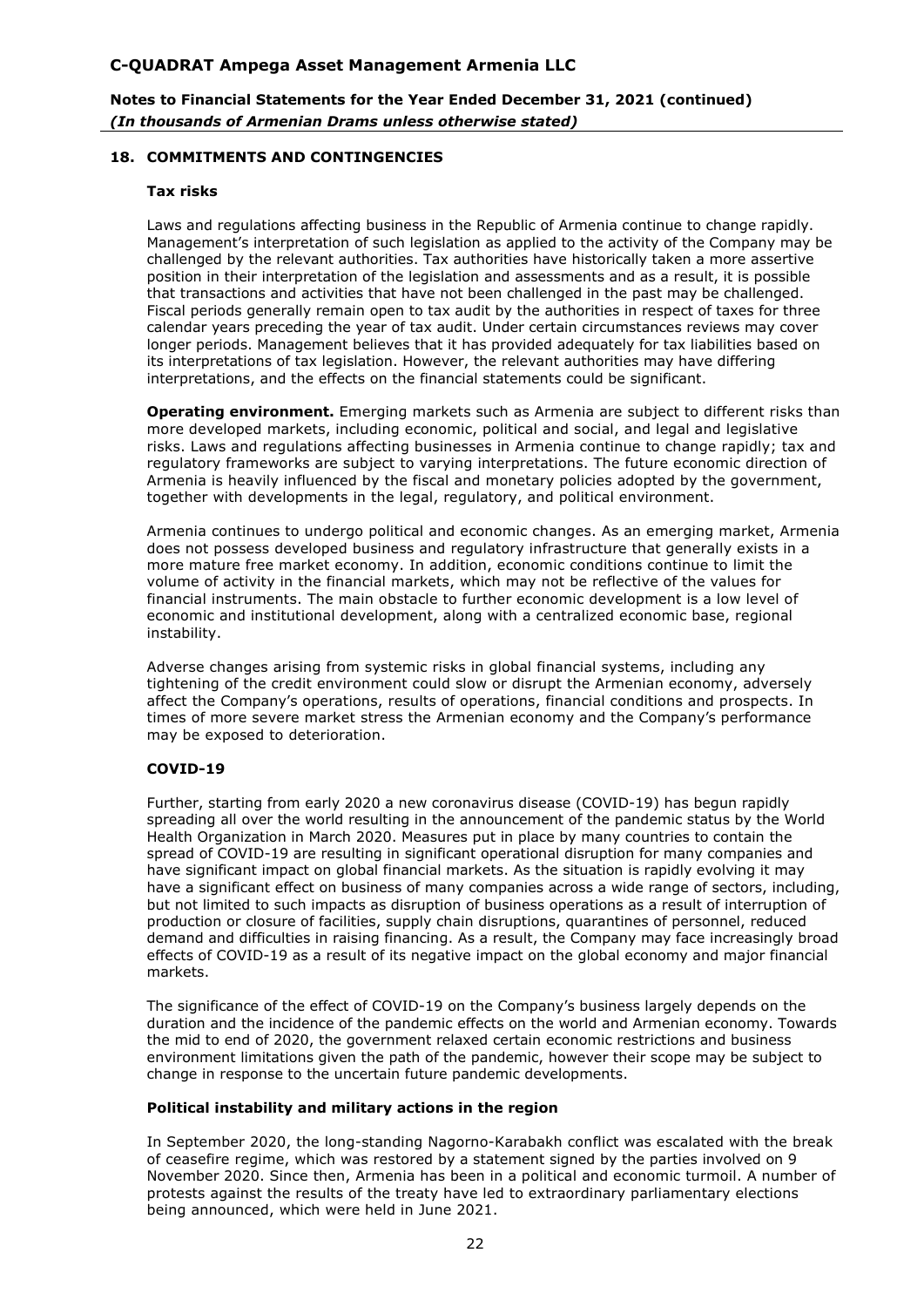## **Notes to Financial Statements for the Year Ended December 31, 2021 (continued)** *(In thousands of Armenian Drams unless otherwise stated)*

Further, subsequent to the special military operation in Ukraine commenced on 24 February 2022, the US, UK, EU and other countries announced an extension of sanctions on certain Russian officials, businessmen and companies. These developments may result in reduced access of the Russian businesses to international capital and export markets, weakening of the Russian Ruble, decline in capitals markets and other negative economic consequences.

Further development of the situation in the region may have significant effect on the Company's business, its financial position and performance in the future, which is difficult to predict given the degree of uncertainties related to political instability in the region.

**Operational risk.** Operational risk is the risk of loss arising from systems failure, human error, fraud or external events. When controls fail to perform, operational risks can cause damage to reputation, have legal or regulatory implications, or lead to financial loss. The Company cannot expect to eliminate all operational risks, but it endeavours to manage these risks through a control framework and by monitoring and responding to potential risks. Controls include effective segregation of duties, access, authorization and reconciliation procedures, staff education and assessment processes.

### **Legal matters and risks**

In the ordinary course of business, the Company is subject to legal actions and complaints, as well as adverse changes in the legislative environment it operates in. Management believes that the ultimate liability, if any, arising from claims and complaints, both presented and potential, will not have a material adverse effect on the Company's financial position or the results of its future operations and is less than probable, accordingly no corresponding accrual was provided in these financial statements.

### **Commitments for co-investment in funds under management**

The Company is subject to regulatory requirement to hold 1% co-investment in funds under its management, unless fund net assets value exceed AMD 1,000,000 thousand. This and other statutory and normative requirements are subject to monitoring by the Central Bank of Armenia.

### <span id="page-24-0"></span>**19. FAIR VALUE OF FINANCIAL INSTRUMENTS**

This note provides information on Company's determination techniques on fair values of various financial assets and financial liabilities.

### **Fair value of financial assets and financial liabilities that are measured at fair value on a recurring basis**

Some of the Company's financial assets and financial liabilities are measured at fair value at the end of each reporting period. The following table gives information about how the fair values of these financial assets and financial liabilities are determined (in particular, the valuation technique(s) and inputs used).

| <b>Financial</b><br>assets                                   |                 | Fair value at   | <b>Fair value</b><br>hierarchy | <b>Valuation</b><br>technique(s)<br>and key<br>input(s) | <b>Significant</b><br>unobservable<br>input(s) | <b>Relationship of</b><br>unobservable<br>inputs to fair<br>value |
|--------------------------------------------------------------|-----------------|-----------------|--------------------------------|---------------------------------------------------------|------------------------------------------------|-------------------------------------------------------------------|
|                                                              | <b>December</b> | <b>December</b> |                                |                                                         |                                                |                                                                   |
|                                                              | 31, 2021        | 31, 2020        |                                |                                                         |                                                |                                                                   |
| Financial assets<br>at fair value through<br>profit or loss: |                 |                 |                                |                                                         |                                                |                                                                   |
|                                                              |                 |                 |                                | Latest published                                        |                                                |                                                                   |
|                                                              |                 |                 |                                | net asset value                                         |                                                |                                                                   |
|                                                              |                 |                 |                                | per unit as at                                          |                                                |                                                                   |
| Units in Funds                                               | 1,982,393       | 1,562,522       | Level 2                        | reporting date                                          | N/A                                            | N/A                                                               |
|                                                              | 1,982,393       | 1,562,522       |                                |                                                         |                                                |                                                                   |

Management applies judgment in categorizing financial instruments using the fair value hierarchy. The significance of a valuation input is assessed against the fair value measurement in its entirety.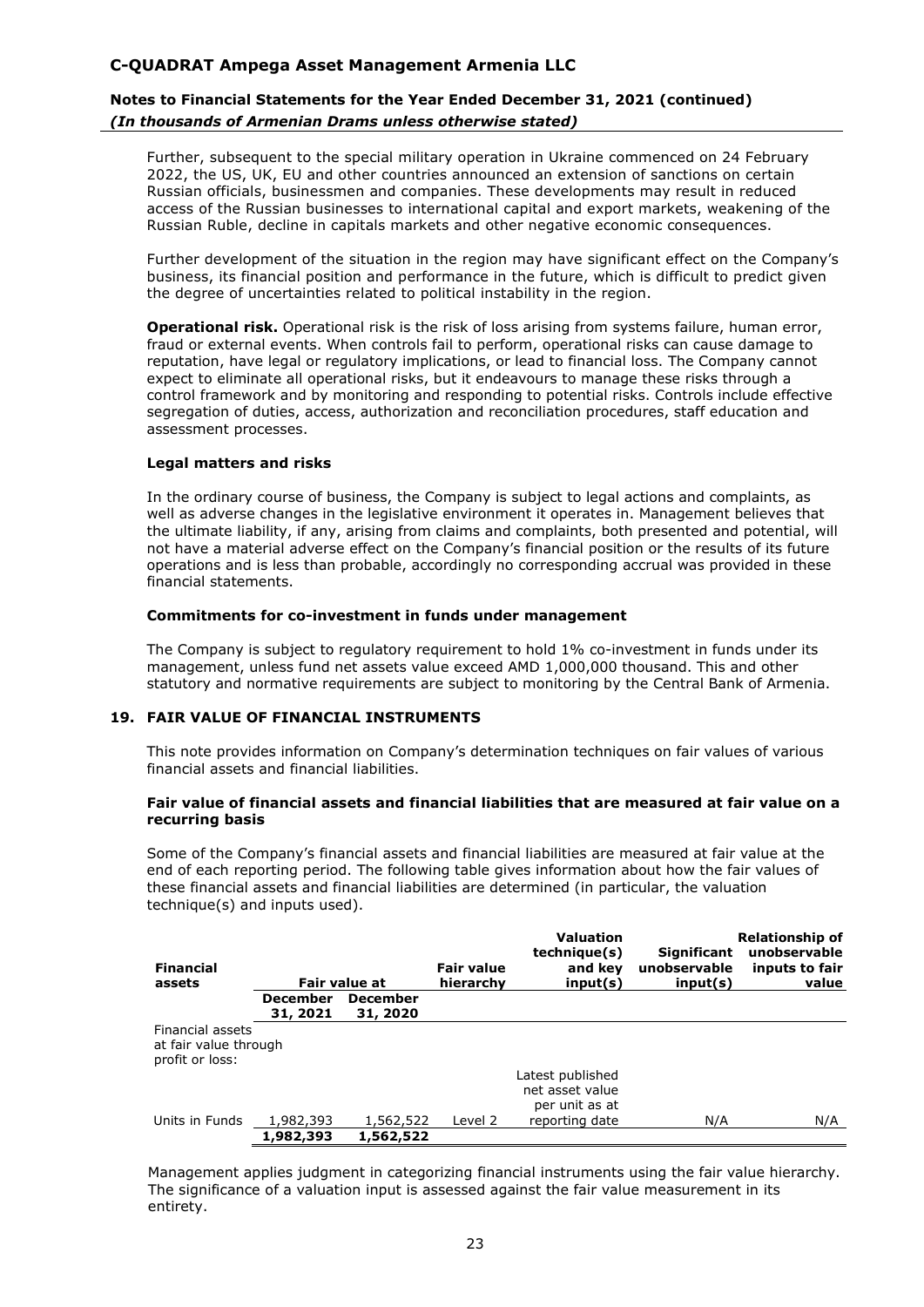## **Notes to Financial Statements for the Year Ended December 31, 2021 (continued)** *(In thousands of Armenian Drams unless otherwise stated)*

### **Fair value of financial assets and financial liabilities that are not measured at fair value on a recurring basis (but fair value disclosures are required)**

Financial assets and financial liabilities that are not measured at fair value on a recurring basis, management believes that their carrying amounts approximate their fair values. When applicable, further information about the assumptions made in determining fair values is disclosed in the notes specific to that asset or liability, however given the uncertainties and the use of subjective judgment, the fair value should not be interpreted as being realizable in an immediate sale of the assets or settlement of liabilities.

### <span id="page-25-0"></span>**20. CAPITAL RISK MANAGEMENT**

The Company manages its capital to ensure that it will be able to continue as a going concern, while maximizing the return to its stakeholders. The capital structure of the Company consists of equity, comprising issued capital, and retained earnings as disclosed in statement of changes in equity. The Company's overall capital risk management policy remained unchanged during 2021 and 2020.

The adequacy of the Company's capital is monitored using, among other measures, the prudential standards established by the Central Bank of Armenia. According to the Central Bank of Armenia regulation 10/02 the minimum size of the total regulatory capital of the Company should be no less than AMD 650,000 thousand, calculated on an average daily basis per calendar month․

### <span id="page-25-1"></span>**21. FINANCIAL RISK MANAGEMENT**

The Company's overall risk management program focuses on the unpredictability and inefficiency of the Armenian financial markets and seeks to minimize potential adverse effects on the financial performance of the Company. The Company's senior management oversees the management of these risks and financial risk-taking activities are governed by appropriate policies and procedures so that financial risks are identified, measured and managed in accordance with the Company's policies.

The Company is exposed to credit risk, liquidity risk and market risk. The policies for managing each of these risks are summarized below.

### **Credit risk**

Credit risk is the risk of loss due to adverse changes in a borrower's, issuer's or counterparty's ability to meet its financial obligations under contractual or agreed upon terms. The Company bears credit risk primarily on investing activities and bank balances. Currently the investments of the company are in the units of the funds under its management and no separate monitoring of these investments is performed.

The Company has responsibility for the oversight of credit risk and is responsible for management of the Company's credit risk, including formulating credit policies, covering collateral requirements, credit assessment, reviewing and assessing credit risk, limiting concentrations of exposure to counterparties, and by issuer, credit rating band, market liquidity and country. Management regularly reviews asset quality.

As at December 31, 2021 and 2020, credit risk exposure of assets is presented in the table below:

|                                        | December 31,<br>2021 | December 31,<br>2020 | Country         | <b>Credit</b><br>rating |
|----------------------------------------|----------------------|----------------------|-----------------|-------------------------|
| Cash and cash equivalents              | 16,526               | 8,231                | Armenia/Austria | Unrated                 |
| Financial assets at fair value through |                      |                      |                 |                         |
| profit or loss                         | 1,982,393            | 1,562,522            | Armenia         | Unrated                 |
| Other financial assets                 | 221,688              | 166,505              | Armenia         | Unrated                 |
|                                        | 2,220,607            | 1,737,258            |                 |                         |

As at reporting date, none of the financial assets are past due or impaired.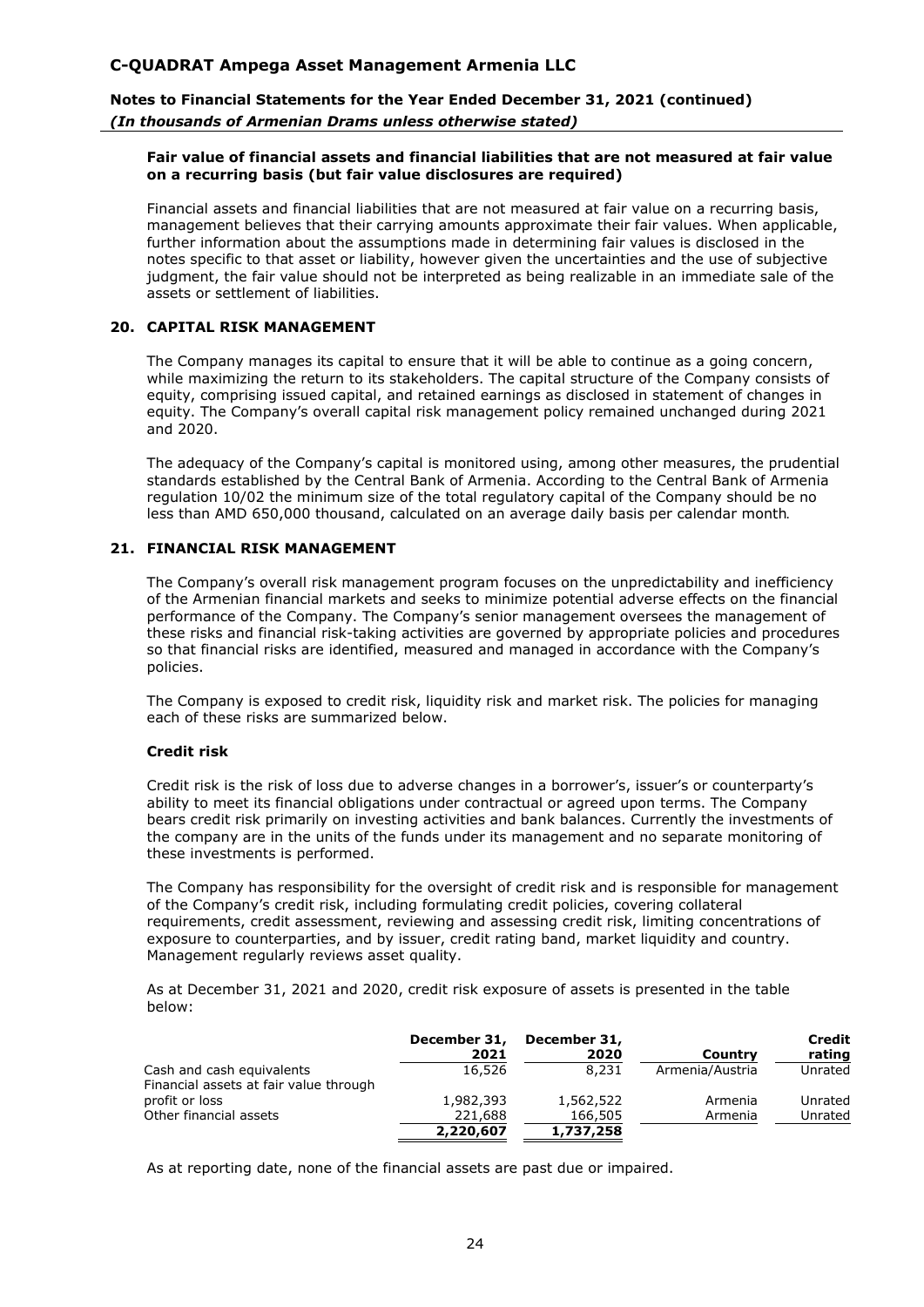# **Notes to Financial Statements for the Year Ended December 31, 2021 (continued)** *(In thousands of Armenian Drams unless otherwise stated)*

### **Liquidity risk**

Liquidity risk is the risk that the Company will encounter difficulty in meeting the obligations associated with its financial liabilities that are settled by delivering cash or another financial asset. The Company maintains excess liquidity in the form of current account in banks to cover daily funding needs.

Factors, which affect the cash position and cash flows, include activities of the funds under management from which the Company receives management fees. The Company has been profitable in the previous 3 consecutive years and it is estimated that the main source of liquidity of the Company in the next years will be the shareholder capital and accumulated retained earnings.

The Company's policy to managing liquidity is to ensure, as far as possible, that it will always have sufficient liquidity to meet its liabilities when due, under both normal and stress conditions.

In the table below the financial assets and liabilities, as recognized in the statement of financial position as at December 31, 2021 and 2020, are presented on a discounted basis and are based on their expected cash flows. Management expects that the cash flows from certain financial assets and liabilities will be different from their contractual terms either because management has the discretionary ability to manage the cash flows or because past experience indicates that cash flows will differ from contractual terms.

Management estimates that undiscounted cash flows for financial liabilities approximates the information presented in the below table and is not separately presented. Lease liabilities are presented in note 9.

|                                                             | <b>December 31, 2021</b> |                  |                          |                             |                         |                |
|-------------------------------------------------------------|--------------------------|------------------|--------------------------|-----------------------------|-------------------------|----------------|
|                                                             | Carrying<br>amount       | Up to<br>1 month | From 1<br>to 6<br>months | From 6<br>to $12$<br>months | From 1<br>to 5<br>vears | No<br>maturity |
| <b>Financial assets</b>                                     |                          |                  |                          |                             |                         |                |
| Cash and cash equivalents<br>Financial assets at fair value | 16,526                   | 16,526           |                          |                             |                         |                |
| through profit or loss                                      | 1,982,393                |                  |                          |                             |                         | 1,982,393      |
| Other financial assets                                      | 221,688                  | 221,688          |                          |                             | ۰                       |                |
| <b>Total financial assets</b>                               | 2,220,607                | 238,214          |                          |                             | ۰                       | 1,982,393      |
| <b>Financial liabilities</b>                                |                          |                  |                          |                             |                         |                |
| Other financial liabilities                                 | 73,138                   | 73,138           |                          | -                           |                         |                |
| <b>Total financial liabilities</b>                          | 73,138                   | 73,138           | -                        |                             |                         |                |
| <b>Net position</b>                                         | 2,147,469                | 165,076          |                          |                             | -                       | 1,982,393      |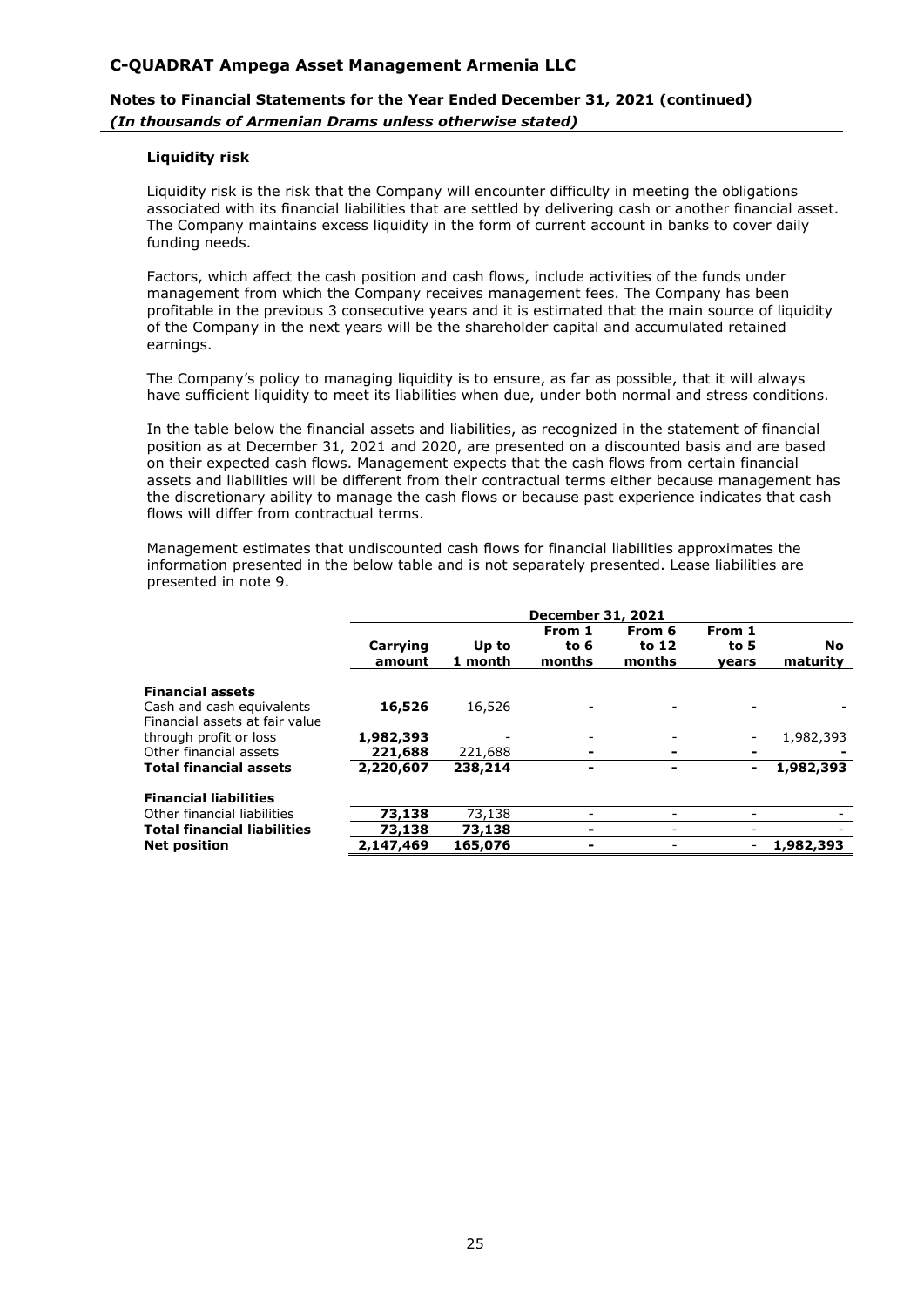### **Notes to Financial Statements for the Year Ended December 31, 2021 (continued)** *(In thousands of Armenian Drams unless otherwise stated)*

|                                                             | <b>December 31, 2020</b> |                  |                          |                             |                         |                |
|-------------------------------------------------------------|--------------------------|------------------|--------------------------|-----------------------------|-------------------------|----------------|
|                                                             | Carrying<br>amount       | Up to<br>1 month | From 1<br>to 6<br>months | From 6<br>to $12$<br>months | From 1<br>to 5<br>vears | No<br>maturity |
| <b>Financial assets</b>                                     |                          |                  |                          |                             |                         |                |
| Cash and cash equivalents<br>Financial assets at fair value | 8,231                    | 8,231            |                          |                             |                         |                |
| through profit or loss                                      | 1,562,522                |                  |                          |                             |                         | 1,562,522      |
| Other financial assets                                      | 166,505                  | 166,505          |                          |                             |                         |                |
| <b>Total financial assets</b>                               | 1,737,258                | 174,736          | -                        |                             |                         | 1,562,522      |
| <b>Financial liabilities</b>                                |                          |                  |                          |                             |                         |                |
| Other financial liabilities                                 | 64,851                   | 64,851           |                          |                             |                         |                |
| <b>Total financial liabilities</b>                          | 64,851                   | 64,851           | -                        |                             |                         |                |
| <b>Net position</b>                                         | 1,672,407                | 109,885          |                          |                             |                         | 1,562,522      |

#### **Market risk**

Market risk is the risk that changes in market prices, such as interest rates, equity prices, foreign exchange rates and credit spreads will affect the Company's income or the fair value of its holdings of financial instruments. The objective of market risk management is to manage and control market risk exposures within acceptable parameters, while optimizing the return. The Company manages its investment inventory by product type and on a daily basis.

#### **Interest rate risk**

The Company is exposed to the risk that the fair value or income / future cash flows of its financial instruments portfolio will fluctuate as a result of fluctuations in market interest rates. In respect of the Company's interest-bearing financial instruments, the Company's policy is to transact in financial instruments that mature such that they best correspond to the maturity of financial liabilities. Nevertheless, the impact of interest rate risk can be high due to fluctuations in the prevailing levels of market interest rates.

Interest income is affected by changes in the volume and mix of these assets as well as by fluctuations in interest rates and portfolio management strategies. When interest rates fall, the Company may attempt to mitigate some of this negative impact by extending the maturities of assets in investment portfolios to lock in asset yields. At December 31, 2021 and 2020 all interest bearing financial instruments were fixed interest rate bearing instruments, as presented below:

|                              | December 31, 2021 |         |        |                               |        |        |           |
|------------------------------|-------------------|---------|--------|-------------------------------|--------|--------|-----------|
|                              |                   |         |        | <b>Fixed interest bearing</b> |        |        |           |
|                              |                   |         | From 1 | From 6                        | From 1 | More   | Non-      |
|                              | Carrying          | Up to   | to 6   | to 12                         | to 5   | than 5 | interest  |
|                              | amount            | 1 month | months | months                        | vears  | vears  | bearing   |
| <b>Financial assets</b>      |                   |         |        |                               |        |        |           |
| Cash and cash                |                   |         |        |                               |        |        |           |
| equivalents                  | 16,526            | 13,783  |        |                               |        |        | 2,743     |
| Financial assets at fair     |                   |         |        |                               |        |        |           |
| value through profit or      |                   |         |        |                               |        |        |           |
| loss                         | 1,982,393         |         |        |                               |        |        | 1,982,393 |
| Other financial assets       | 221,688           |         |        |                               |        |        | 221,688   |
| Total financial assets       | 2,220,607         | 13,783  |        |                               |        |        | 2,206,824 |
|                              |                   |         |        |                               |        |        |           |
| <b>Financial liabilities</b> |                   |         |        |                               |        |        |           |
| Other financial liabilities  | 73,138            |         |        |                               |        |        | 73,138    |
| <b>Total financial</b>       |                   |         |        |                               |        |        |           |
| <b>liabilities</b>           | 73,138            |         |        |                               |        |        | 73,138    |
| <b>Net position</b>          | 2,147,469         | 13,783  |        |                               |        | ٠      | 2,133,686 |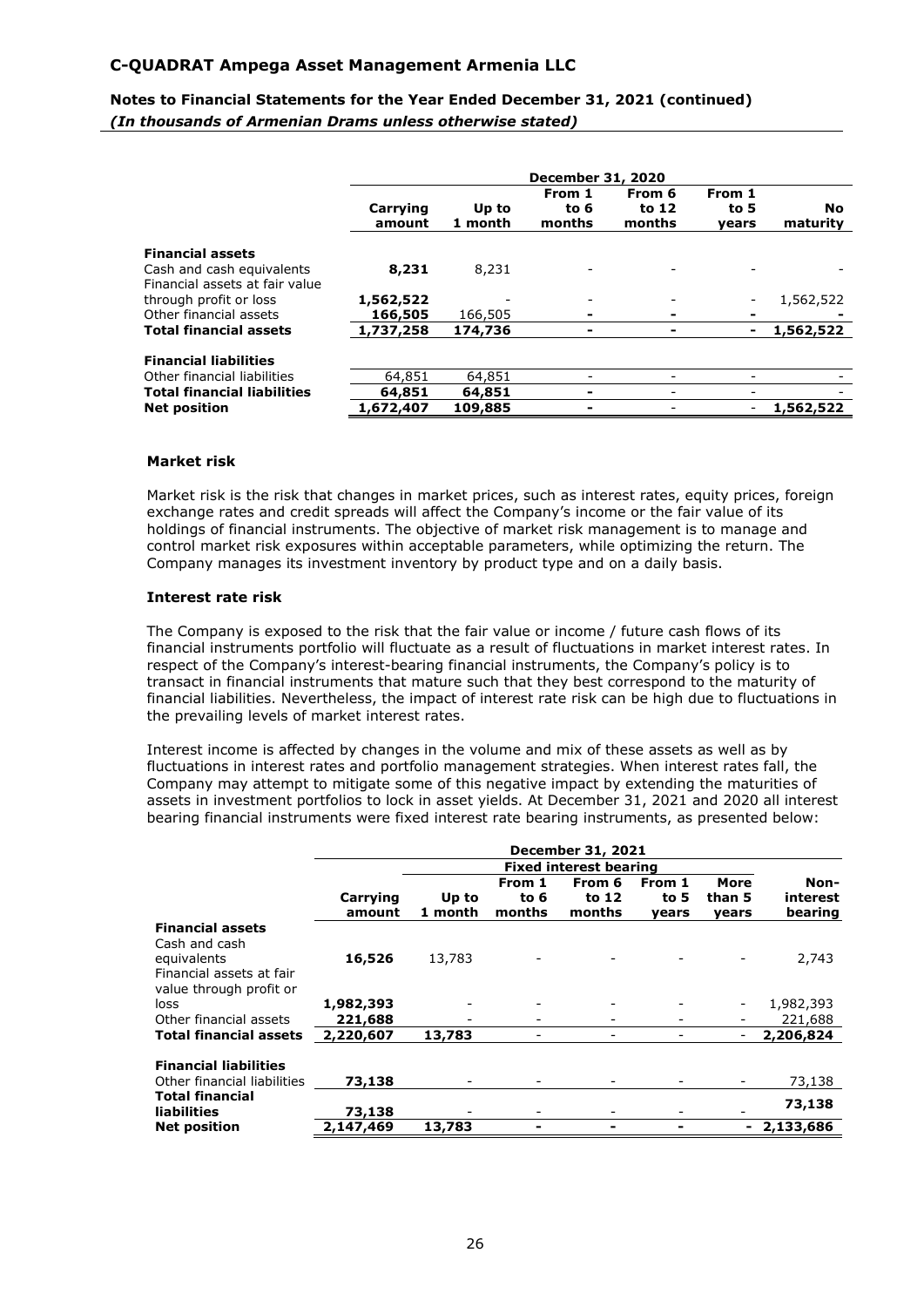# **Notes to Financial Statements for the Year Ended December 31, 2021 (continued)** *(In thousands of Armenian Drams unless otherwise stated)*

|                              | <b>December 31, 2020</b>      |         |        |         |        |        |           |
|------------------------------|-------------------------------|---------|--------|---------|--------|--------|-----------|
|                              | <b>Fixed interest bearing</b> |         |        |         |        |        |           |
|                              |                               |         | From 1 | From 6  | From 1 | More   | Non-      |
|                              | Carrying                      | Up to   | to 6   | to $12$ | to 5   | than 5 | interest  |
|                              | amount                        | 1 month | months | months  | vears  | vears  | bearing   |
| <b>Financial assets</b>      |                               |         |        |         |        |        |           |
| Cash and cash                |                               |         |        |         |        |        |           |
| equivalents                  | 8,231                         | 3,886   |        |         |        |        | 4,345     |
| Financial assets at fair     |                               |         |        |         |        |        |           |
| value through profit or      |                               |         |        |         |        |        |           |
| loss                         | 1,562,522                     |         |        |         |        |        | 1,562,522 |
| Other financial assets       | 166,505                       |         |        |         |        |        | 166,505   |
| Total financial assets       | 1,737,258                     | 3,886   |        |         |        |        | 1,733,372 |
|                              |                               |         |        |         |        |        |           |
| <b>Financial liabilities</b> |                               |         |        |         |        |        |           |
| Other financial liabilities  | 64,851                        |         |        |         |        |        | 64,851    |
| <b>Total financial</b>       |                               |         |        |         |        |        |           |
| <b>liabilities</b>           | 64,851                        |         |        |         |        |        | 64,851    |
| <b>Net position</b>          | 1,672,407                     | 3,886   |        |         |        |        | 1,668,521 |

As none of the cash flows from Company's financial instruments as at December 31, 2021 and 2020 are linked to floating interest rates, the Company does not prepare and present interest rate risk sensitivity analysis due to no impact on profit or loss or equity in this respect.

The table below presents weighted average effective interest rates on interest bearing instruments based on reports reviewed by the Company. These effective interest rates are an approximation of the yields to maturity of these assets.

|                         | <b>December 31, 2021</b> | <b>December 31, 2020</b> |
|-------------------------|--------------------------|--------------------------|
| In % p.a.               | <b>AMD</b>               | AMD                      |
| Interest bearing assets | $4.5\%$                  | $4.5\%$                  |

#### **Currency risk**

Currency risk is defined as the risk that the value of a financial instrument will fluctuate due to changes in foreign exchange rates. The Company is exposed to the effects of fluctuations in the prevailing foreign currency exchange rates on its financial position and cash flows. The Company's exposure to foreign currency exchange rate risk is presented in the table below:

|                                                       | <b>December 31, 2021</b> |            |              |  |
|-------------------------------------------------------|--------------------------|------------|--------------|--|
|                                                       | <b>AMD</b>               | <b>EUR</b> | <b>Total</b> |  |
| <b>Non-derivative financial assets</b>                |                          |            |              |  |
| Cash and cash equivalents                             | 14,911                   | 1,615      | 16,526       |  |
| Financial assets at fair value through profit or loss | 1,982,393                |            | 1,982,393    |  |
| Other financial assets                                | 221,688                  |            | 221,688      |  |
| Total non-derivative financial assets                 | 2,218,992                | 1,615      | 2,220,607    |  |
| Non-derivative financial liabilities                  |                          |            |              |  |
| Other financial liabilities                           | 21,559                   | 51,479     | 73,138       |  |
| Total non-derivative financial liabilities            | 21,559                   | 51,479     | 73,138       |  |
| <b>Net position</b>                                   | 2,197,333                | (49,864)   | 2,147,469    |  |

|                                                       | December 31, 2020 |            |              |  |
|-------------------------------------------------------|-------------------|------------|--------------|--|
|                                                       | <b>AMD</b>        | <b>EUR</b> | <b>Total</b> |  |
| <b>Non-derivative financial assets</b>                |                   |            |              |  |
| Cash and cash equivalents                             | 5,486             | 2,745      | 8,231        |  |
| Financial assets at fair value through profit or loss | 1,562,522         |            | 1,562,522    |  |
| Other financial assets                                | 166,505           |            | 166,505      |  |
| <b>Total non-derivative financial assets</b>          | 1,734,513         | 2,745      | 1,737,258    |  |
| <b>Non-derivative financial liabilities</b>           |                   |            |              |  |
| Other financial liabilities                           | 22,961            | 41,890     | 64,851       |  |
| <b>Total non-derivative financial liabilities</b>     | 22,961            | 41,890     | 64,851       |  |
| <b>Net position</b>                                   | 1,711,552         | (39,145)   | 1,672,407    |  |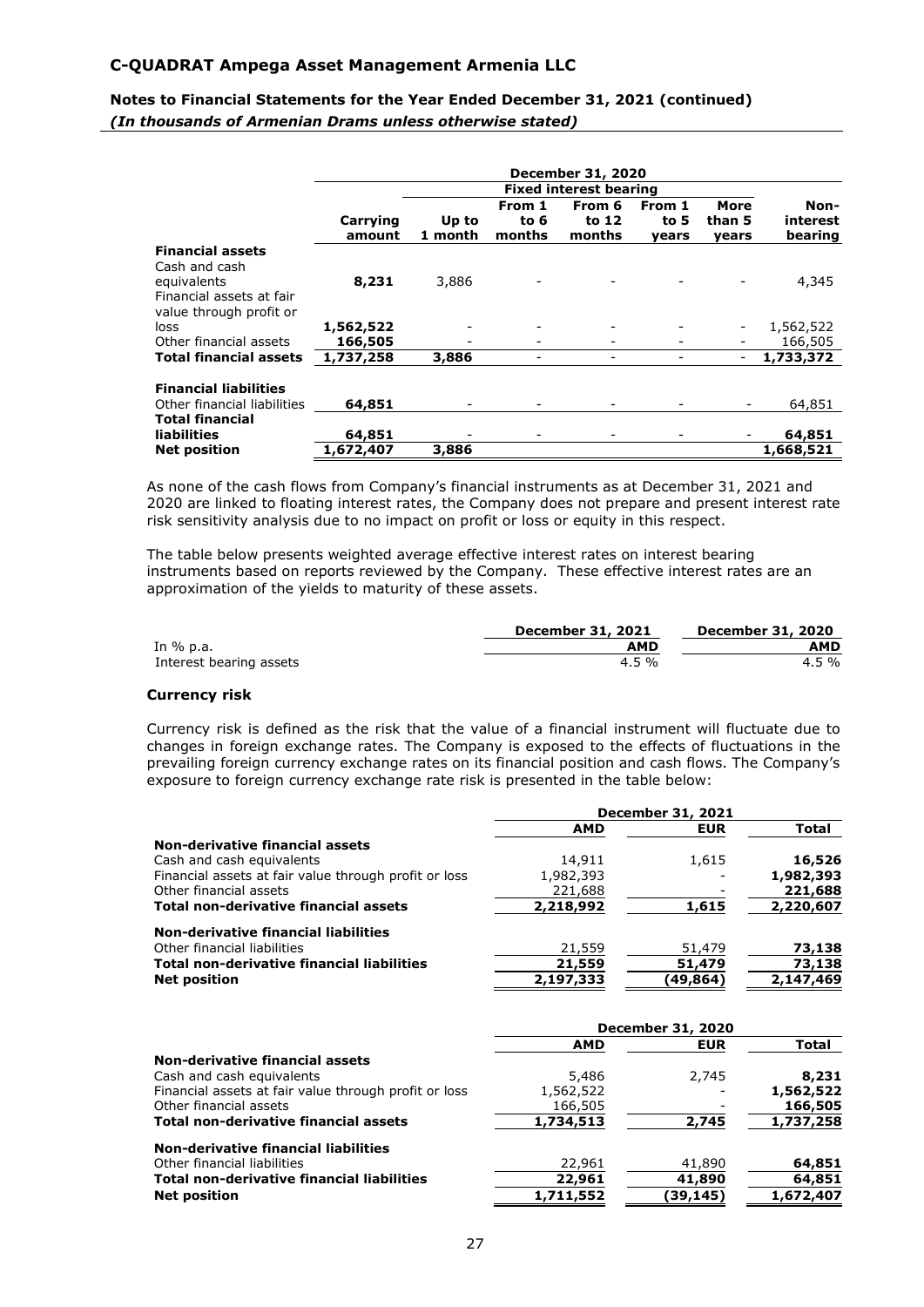# **Notes to Financial Statements for the Year Ended December 31, 2021 (continued)** *(In thousands of Armenian Drams unless otherwise stated)*

An analysis of sensitivity of profit or loss and equity to changes in fair value of monetary assets and liabilities held at December 31, 2021 and 2020 due to reasonably possible changes in corresponding exchange rates, with all other variables held constant, is presented below:

|                              | 2021             |                                | 2020<br><b>Profit or loss / equity</b> |                                |  |
|------------------------------|------------------|--------------------------------|----------------------------------------|--------------------------------|--|
|                              |                  | <b>Profit or loss / equity</b> |                                        |                                |  |
|                              | AMD<br>Weakening | AMD<br>Strengthening           | AMD                                    | AMD<br>Weakening Strengthening |  |
| EUR 20% movement (2020: 20%) | (9,973)          | 9.973                          | (7, 829)                               | 7,829                          |  |

### **Other price risks**

The Company is exposed to unit price risks arising from units held in funds. Unitholdings in funds are held for statutory, strategic and investment purposes rather than for trading purposes. The Company does not actively trade these unitholdings.

The sensitivity analyses below have been determined based on the exposure to unit price risks at the end of the reporting period.

If unit prices had been 5% higher/lower, profit for 2021 year would increase/decrease by AMD 99,120 thousand as a result of the changes in fair value of financial assets at fair value through profit or loss (2020: profit increase/decrease by AMD 78,126 thousands).

### <span id="page-29-0"></span>**22. RELATED PARTY DISCLOSURES**

In accordance with IAS 24 Related Party Disclosures, parties are considered to be related if one party has the ability to control the other party or exercise significant influence over the other party in making financial or operational decisions. For the purpose of the present financial statements, related parties include the parent company, ultimate shareholders, the Company's management as well as other persons and enterprises related with and controlled by them respectively.

The Company's immediate and ultimate parents are disclosed in Notes 1 and 12. The Company's major shareholder is "C-QUADRAT Investment AG" (74.9%). The shares of "C-QUADRAT Investment AG" belong to Cubic (London) Limited (United Kingdom) (100,00%). Shares of Cubic (London) Limited (United Kingdom) belong to MVJ GmbH & Co KG (74.9 %) and other four minor shareholders. The ultimate controlling parties of the Company, which has more than 20% effective shareholding, is San Gabriel Privatstiftung (40%) and Cristobal Mendez de Vigo zu Loewenstein (40%).

|                                                                   | December 31,                   | December 31,                   |
|-------------------------------------------------------------------|--------------------------------|--------------------------------|
| <b>Statement of financial position</b>                            | 2021                           | 2020                           |
| Units held in funds managed by the Company                        | 1,982,393                      | 1,562,522                      |
| Management fee receivable                                         | 221,688                        | 166,505                        |
| Payables to C-Quadrat Group entities for professional             |                                |                                |
| services                                                          | (34,684)                       | (28, 468)                      |
| Statement of profit or loss and other comprehensive               | For the year<br>ended December | For the year<br>ended December |
| income                                                            | 31, 2021                       | 31, 2020                       |
| Income from management fees                                       | 2,328,714                      | 1,690,257                      |
| Net gain on financial assets at fair value through profit or loss | 39,872                         | 155,102                        |
| Professional services fees to C-Quadrat Group entities            | (383,867)                      | (266,798)                      |

Management compensation comprising of short term benefits amounted to AMD 177,103 thousand (2020: AMD 188,878 thousand) and were included in administrative and other expenses for the year.